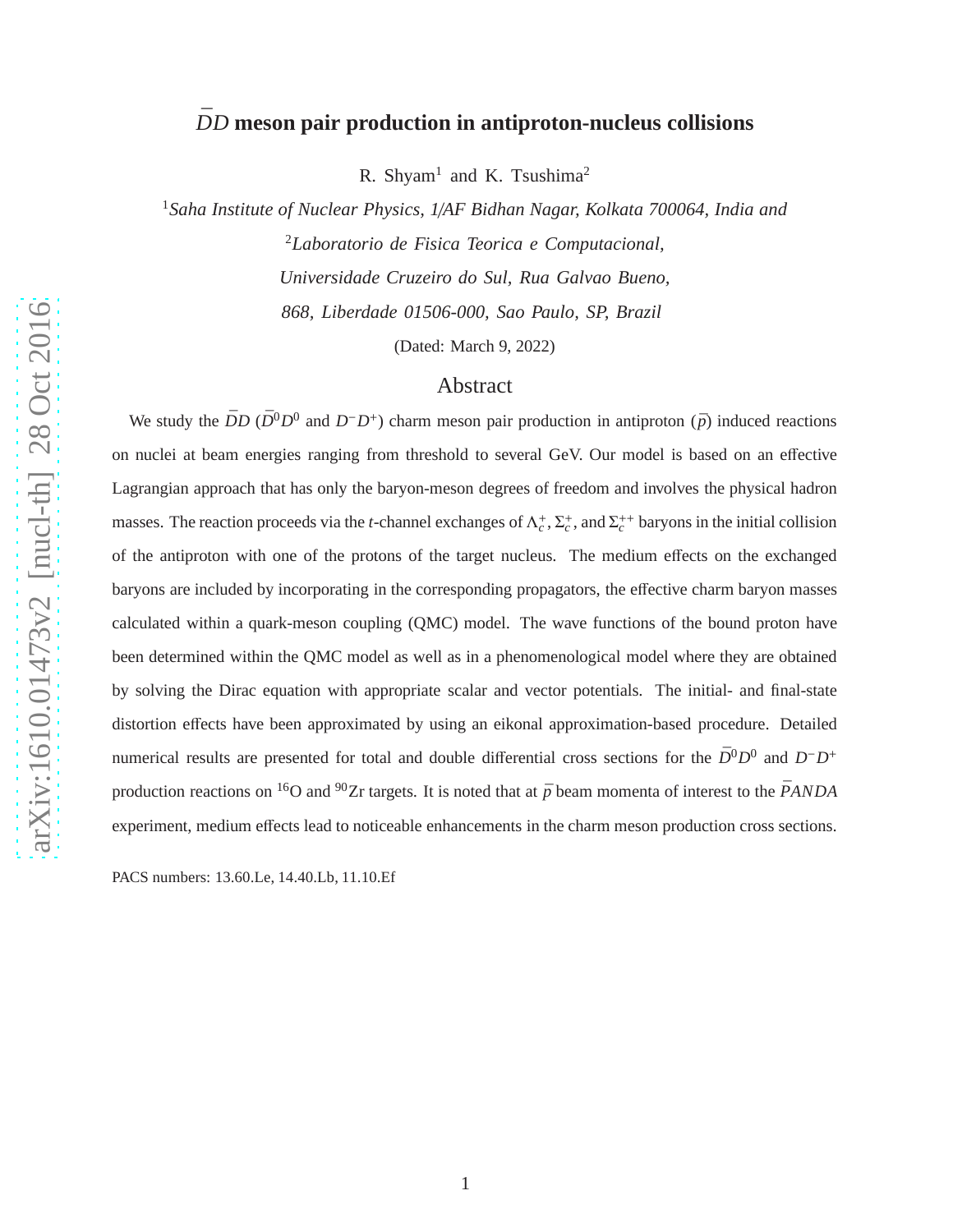#### **I. INTRODUCTION**

Several interesting and intriguing questions in hadron physics can be elucidated by experiments involving medium-energy antiproton  $(\bar{p})$  beams on fixed-targets. The future  $\bar{P}ANDA$  ("antiproton" annihilation at Darmstadt") experiment at the under-construction antiproton and ion research facility (FAIR) in Darmstadt, Germany, will perform such studies at the beam momenta  $\leq 15$  GeV/c. The physics program of  $\bar{P}ANDA$  experiment [\[1\]](#page-20-0) includes the study of bound states of quantum chromodynamics (QCD) up to the region of charm quarks. This will mainly concentrate on experiments on charmonium production, open charm spectroscopy, the search for charmed hybrids decaying to  $\bar{D}D$ , the rare decays and the charge-conjugation-parity (*CP*) violation in the *D*-meson sector. For accurate detection of the charmonium states above the  $\bar{D}D$  threshold, reliable estimations are required for the production rates of  $\bar{D}^0 D^0$  and  $D^- D^+$  meson pairs (to be together referred to as the  $\bar{D}D$  mesons) in  $\bar{p}$ -induced reactions on proton as well as heavier nuclear targets at the appropriate energies. The  $\overline{PANDA}$  experiment intends to carry out this task [\[2\]](#page-20-1).

In a recent publication [\[3\]](#page-20-2), calculations have been presented for the cross sections of the  $\bar{p}+p \rightarrow$  $\bar{D}$  + *D* reactions in the beam momentum range of threshold to 20 GeV/c within a single-channel effective Lagrangian model (ELM) (see, *e.g.*, Refs. [\[4](#page-20-3)[–6\]](#page-20-4)). In this approach, the dynamics of the production process is described by the *t*-channel  $\Lambda_c^+$ ,  $\Sigma_c^+$ , and  $\Sigma_c^{++}$  baryon exchange diagrams. The initial- and final-state interactions have been accounted for by an eikonal type of phenomenological model. It has been found that at beam momenta beyond the threshold region, the total cross sections of the  $\bar{p} + p \rightarrow \bar{D}^0 + D^0$  reaction are dominated by the contributions of the  $\Lambda_c^+$  baryon exchange. These cross sections peak around  $p_{\bar{p}}^{lab}$  of 9 GeV/c (with magnitudes close to 1  $\mu$ b). At  $p_{\bar{p}}^{lab}$  around 15 GeV/c, which is of interest to the *PANDA* experiment, the total cross section of this reaction as obtained in Ref. [\[3](#page-20-2)], is at least 5 times larger than its maximum value predicted in other studies [\[7](#page-20-5)[–13](#page-20-6)]. The large  $\bar{D}^0 D^0$  production cross section raises the hope of studying the charm mixing, and searching for possible new physics contributions via clean signatures of charm *CP* violation [\[14](#page-20-7)].

On the other hand, in the ELM the  $\bar{p} + p \rightarrow D^- + D^+$  reaction amplitudes involve only the  $\Sigma_c^{++}$  baryon exchange contribution. They have been found to be strongly suppressed compared to those of the  $\bar{D}^0 D^0$  production. This is attributed to the much smaller coupling constant of the  $\Sigma_c^{++}$ -exchange vertex in comparison to that of the  $\Lambda_c^+$ -exchange. However, in the coupled-channels meson exchange model of Ref. [\[13\]](#page-20-6), the initial state inelastic interactions could enhance the *D*<sup>−</sup>*D*<sup>+</sup>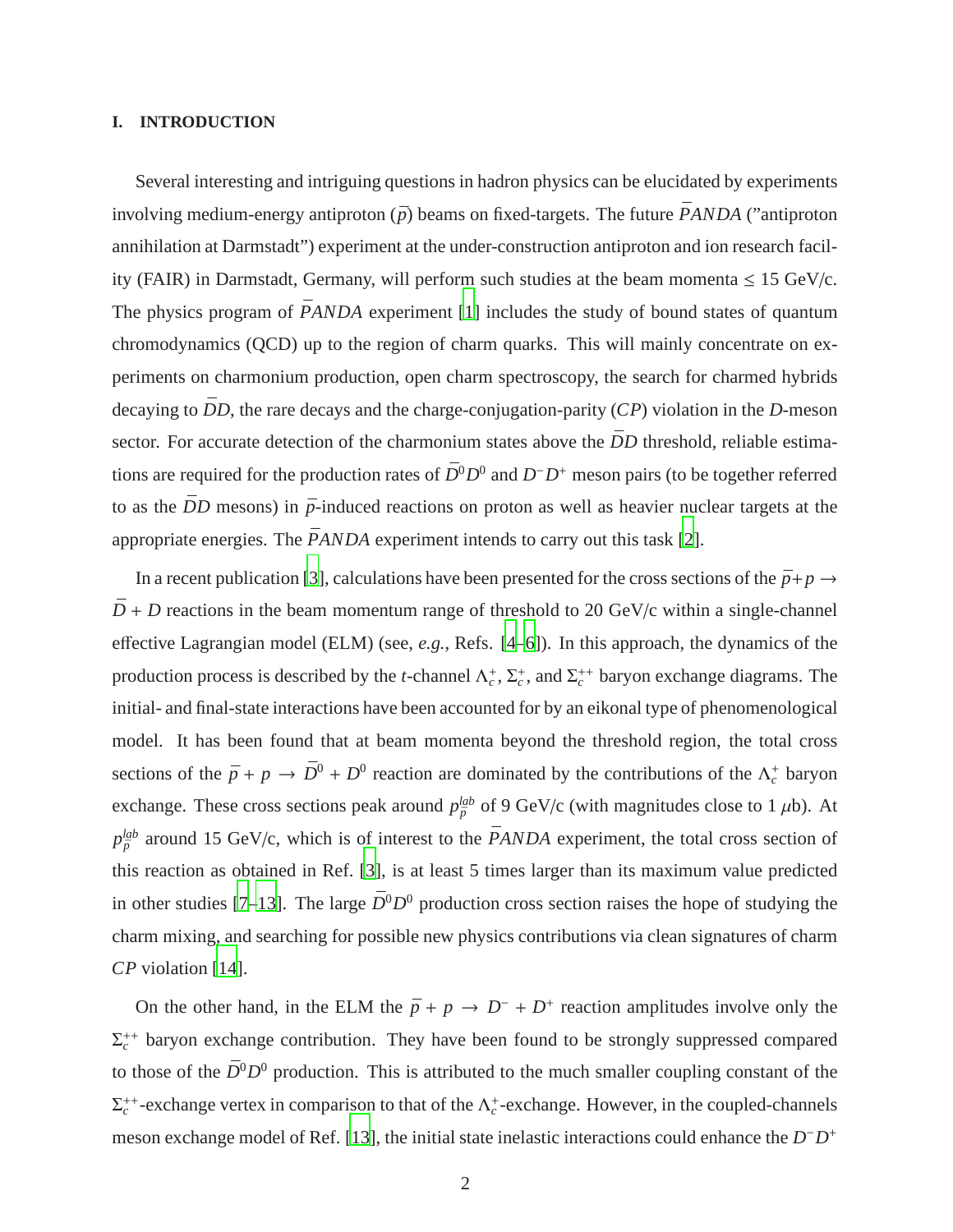production cross sections significantly.

The studies on the  $\bar{D}D$  production in the  $\bar{p}$ -nucleus collisions are expected to explore the properties of the charm hadrons in nuclear medium and provide information about their interactions in the nuclear environment (see, e.g, a recent review  $[15]$ ). The *PANDA* experiment, with the capability of its detectors and the energy range of the storage ring, will be able to perform measurements for the cross sections of such reactions. The threshold momentum for  $\bar{D}D$  production in  $\bar{p}$  induced reaction on proton is 6.40 GeV/c. This will be lowered in the  $\bar{p}$  reaction on nuclei due to the Fermi motion effects. Over the last years some efforts have been made to study theoretically the charm production in  $\bar{p}$ -nucleus reactions within a variety of models (see, e.g., Refs.) [\[16](#page-20-9)[–18\]](#page-20-10)). The latter two studies concentrate on the calculations of the production of charmonium states  $J/\Psi$  and  $\Psi'$ . In Ref. [\[16\]](#page-20-9),  $\bar{D}D$  meson production in  $\bar{p}$ -nucleus reaction was investigated within a cascade model.

The aim of this paper is to study the  $\bar{D}^0 D^0$  and  $D^- D^+$  meson-pair productions in  $\bar{p}$  induced reactions on nuclei within an effective Lagrangian model. The basic production mechanism considered in our work is depicted in Fig. 1, where the  $\bar{p} + A \rightarrow \bar{D} + D + B (= A - p)$  reactions proceed via *t*-channel  $\Lambda_c^+$ ,  $\Sigma_c^+$  and  $\Sigma_c^{++}$  baryon exchange diagrams. The exchanges of both  $\Lambda_c^+$  and  $\Sigma_c^+$  baryons contribute to the amplitude of the  $\bar{p} + A \to \bar{D}^0 + D^0 + B (= A - p)$  reaction. However, the  $\bar{p} + p \rightarrow D^- + D^+ + B$  process is mediated only by the exchange of the  $\Sigma_c^{++}$  baryon. The *t*-channel part of our model is similar to that of the  $\bar{p} + p \rightarrow \bar{D} + D$  reaction studied in Ref. [\[3](#page-20-2)]. It should be mentioned that the *s*-channel excitation, propagation and decay into the  $\bar{D}D$  channels of the Ψ(3770) resonance can also contribute to these reactions. In Ref. [\[3](#page-20-2)] it was shown that the contributions of the Ψ(3770) resonance to the total cross sections of the  $\bar{p} + p \to \bar{D}^0 + D^0$  reaction are insignificant at beam momenta away from the threshold region. Since our interest in this work is to estimate cross section at beam momenta of interest to the  $\bar{P}ANDA$  experiment, we have not included such diagrams into our calculations.

In the next section we present our formalism where details of the ELM are presented and input required for making calculations within this model are discussed. The results and discussions of our work are given in Sec. III. Finally, the summary and conclusions of this study are presented in Sec. IV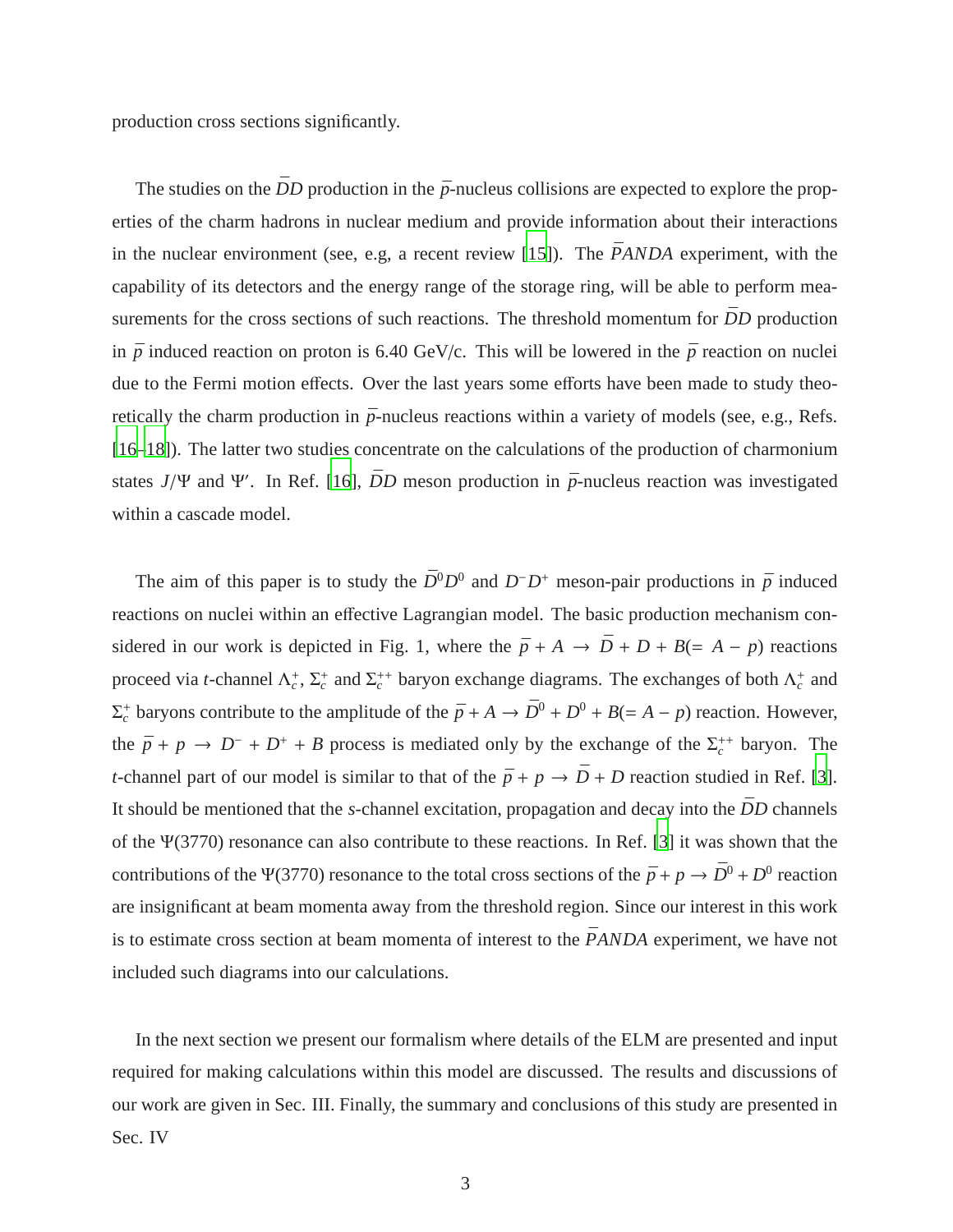

FIG. 1. Graphical representation of the model used to describe the  $\bar{p} + A \rightarrow \bar{D}^0 + D^0 + B (= A - p)$ reaction via *t*-channel exchange of charmed baryons  $\Lambda_c^+$  and  $\Sigma_c^+$ . Similar representation applies also to the  $\bar{p}$  + *A* → *D*<sup>-</sup> + *D*<sup>+</sup> + (*A* − *p*) reaction, but the intermediate line, in this case represents the exchange of  $\Sigma_c^{++}$ baryon. Arrows indicate the relative directions of momenta.

#### **II. FORMALISM**

We have followed the procedure and notations of Ref. [\[19\]](#page-20-11) in deriving the formulas for the invariant cross section of the  $\bar{p} + A \rightarrow \bar{D} + D + B$  reaction, which can be written as (see, *e.g.*, Refs. [\[4,](#page-20-3) [20\]](#page-20-12)),

$$
d\sigma = \frac{m_{\bar{p}}m_A m_B}{\sqrt{[(p_{\bar{p}}p_A)^2 - m_{\bar{p}}^2 m_A^2]}} \frac{1}{4(2\pi)^5} \delta^4 (P_f - P_i) |A_{fi}|^2
$$
  
 
$$
\times \frac{d^3 p_{\bar{D}}}{E_{\bar{D}}} \frac{d^3 p_D}{E_D} \frac{d^3 p_B}{E_B},
$$
 (1)

where  $A_{fi}$  represents the total amplitude,  $P_i$  and  $P_f$  the sum of all the momenta in the initial and final states, respectively.  $m_{\bar{p}}$ ,  $m_A$  and  $m_B$  are the masses of the antiproton, and nuclei A and B, respectively.  $p_{\bar{p}}$  and  $p_A$  are the momenta of the antiproton and the target nucleus, respectively. The cross sections in the laboratory or CM systems can be written from this equation by imposing the relevant conditions. Summations over final spin states and average over initial spin states are implied in  $|A_{fi}|^2$ .

To evaluate amplitudes for the processes represented in Fig. 1, we have used the effective Lagrangians at the charm baryon-meson-nucleon vertices, which are taken from Refs. [\[21](#page-20-13)[–25](#page-20-14)]. For the vertices involved in the *t*-channel diagrams we have

<span id="page-3-0"></span>
$$
\mathcal{L}_{NC_B D} = i g_{NC_B D} \bar{\psi}_N i \gamma^5 \phi_D \psi_{C_B} + H.c., \qquad (2)
$$

where  $\psi_N$  and  $\psi_{C_B}$  are the nucleon (antinucleon) and charmed baryon  $(C_B)$  fields, respectively, and  $\phi_D$  is the *D*-meson field.  $g_{NC_B}$ *D* in Eq. [\(2\)](#page-3-0), represents the vertex coupling constant. For calculating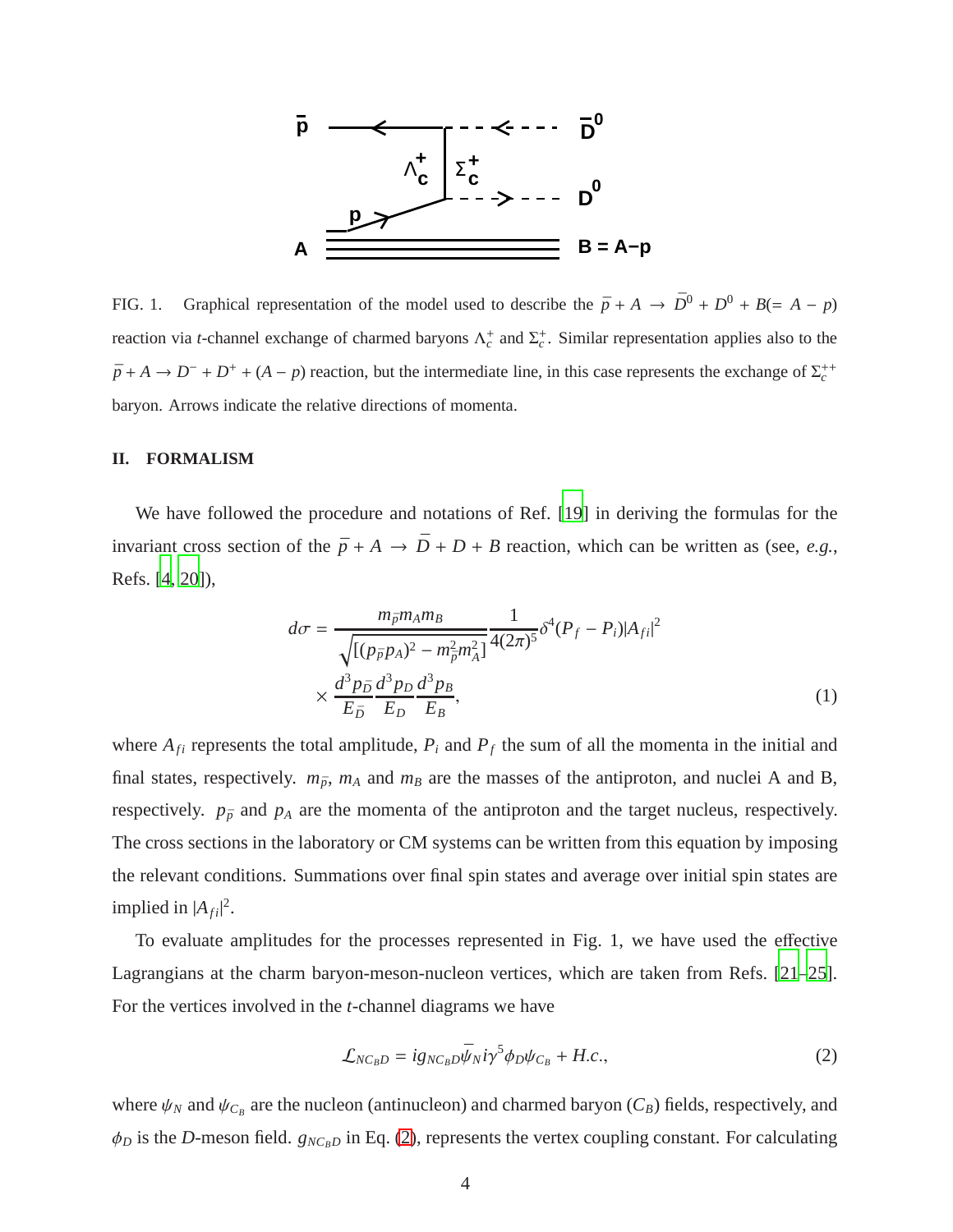the amplitude of the processes represented in Fig. 1, we require the in-medium propagators for the intermediate baryons  $C_B(\Lambda_c^+, \Sigma_c^+, \text{ and } \Sigma_c^{++})$ . We write these propagators as,

<span id="page-4-0"></span>
$$
\mathcal{D}_{C_B}(q_{C_B}) = \frac{\mathrm{i}(\gamma_\mu q_{C_B}^\mu + m_{C_B}^*)}{q_{C_B}^2 - (m_{C_B}^* - \mathrm{i}\Gamma_{C_B}/2)^2},\tag{3}
$$

where we have introduced the effective mass of the charmed baryon,  $m_{C_B}^*$ , to take into account the medium effects on the propagation of the charmed baryon in the nuclear medium. In Eq. [\(3\)](#page-4-0)  $q_{C_B}$ and  $\Gamma_{C_B}$  are the four-momentum and width of the exchanged charmed baryon, respectively. We have calculated  $m_{C_B}^*$  within the quark-meson coupling (QMC) model [\[26\]](#page-20-15), employing the QMC-I version of the model [\[27,](#page-21-0) [28](#page-21-1)]. The details of this calculation are given in Sec. II.A. In the following, the free-space (vacuum) mass of the exchanged charmed baryon will be represented by  $m_{C_B}$ . For  $\Lambda_c^+$  and  $\Sigma_c^+$  charmed baryons, the values of  $m_{C_B}$  are taken to be 2285 and 2452 MeV, respectively. The values of  $m_{C_B}^*$  and  $m_{C_B}$  for  $\Sigma_c^{++}$  have been taken to be the same as those of  $\Sigma_c^+$ .

In Eq. [\(3\)](#page-4-0), we have taken the latest Particle Data Group estimates [\[29\]](#page-21-2) for the width  $\Gamma_{C_B}$ . It should, however, be noted that the medium effects can also modify the widths of the exchange baryons (see, *e.g.*, Ref. [\[30](#page-21-3)]). Nevertheless, because making predictions for the modification in the widths of the charmed baryons is at present out of the scope of the QMC model, we continue to use on-shell widths for the exchanged baryons, which are very small in any case.

The amplitude of the process depicted in Fig. 1, is given by

<span id="page-4-2"></span>
$$
A_{fi} = i \frac{g_{NC_B D}^2}{q_{C_B}^2 - (m_{C_B}^* - i\Gamma_{C_B}/2)^2} \bar{\psi}_{\bar{p}}(k_{\bar{p}}) \gamma^5 (\gamma_\mu q_{C_B}^\mu + m_{C_B}^*) \gamma^5 \psi_A(k_p), \qquad (4)
$$

where  $\psi_A(k_p)$  is the spinor for the bound proton in the initial channel. It is a four component Dirac spinor, which is the solution of the Dirac equation for a bound state problem in the presence of external scalar and vector potential fields. This is written as (see, e.g., Ref. [\[31](#page-21-4)])

<span id="page-4-1"></span>
$$
\psi(k_p) = \delta(k_{p0} - E_p) \begin{pmatrix} f(K_p) \mathcal{Y}_{\ell_1/2j}^{m_j}(\hat{k}_p) \\ -ig(K_p) \mathcal{Y}_{\ell_1/2j}^{m_j}(\hat{k}_p) \end{pmatrix} . \tag{5}
$$

In our notation  $k_p$  represents a four momentum, and  $k_p$  a three momentum. The magnitude of  $k_p$  is represented by  $K_p$ , and its directions by  $\hat{k}_p$ .  $k_{p0}$  represents the timelike component of momentum  $k_p$ . In Eq. [\(5\)](#page-4-1),  $f(K_p)$  and  $g(K_p)$  are the radial parts of the upper and lower components of the spinor  $\psi(k_p)$ , and  $\mathcal{Y}_{\ell_1}^{m_j}$  $\binom{m_j}{\ell 1/2j}$  represent the coupled spherical harmonics. The latter is given by

$$
\mathcal{Y}^{m_j}_{\ell 1/2j} = \langle \ell m_{\ell} 1/2\mu | j m_j \rangle Y_{\ell m_{\ell}}(\hat{k}_p) \chi_{\mu}, \tag{6}
$$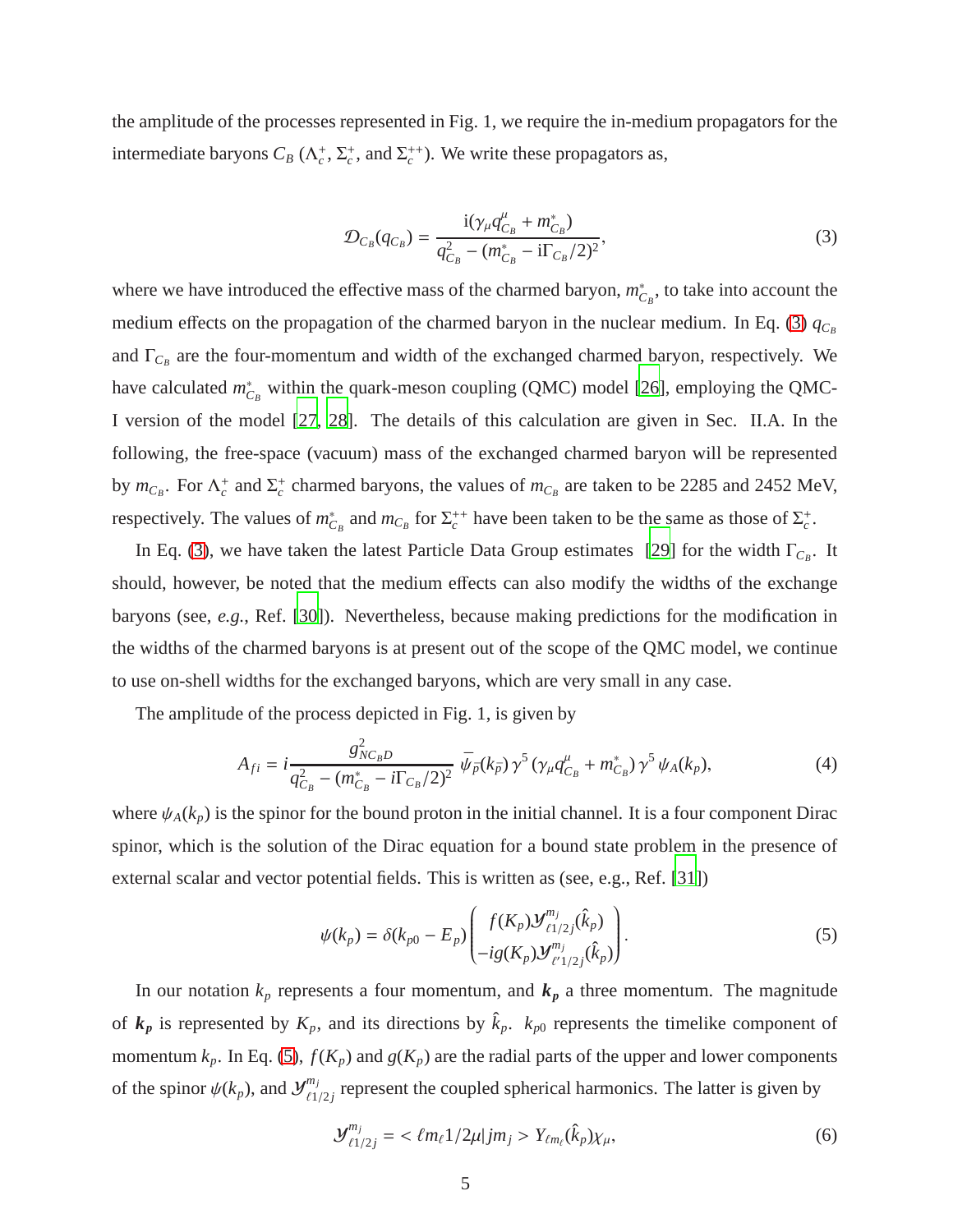where  $Y_{\ell m_{\ell}}$  represents the spherical harmonics, and  $\chi_{\mu}$  the spin-space wave function of a spin-1  $\frac{1}{2}$  particle. In Eq. [\(5\)](#page-4-1)  $\ell' = 2j - \ell$  with  $\ell$  and  $j$  being the orbital and total angular momenta, respectively.

The coupling constants  $g_{NC_B D}$  are adopted from Refs. [\[22](#page-20-16), [23\]](#page-20-17), as  $g_{N\Lambda_c^+D} = 13.50$ ,  $g_{N\Sigma_c^+D} = 2.69$ and  $g_{N\Sigma_c^{+}}$  = 2.69. From these values it is expected that  $\Lambda_c^+$  will dominate the *t*-channel production amplitudes.

The off-shell behavior of the vertices is regulated by a monopole form factor (see, e.g., Refs. [\[4](#page-20-3), [5\]](#page-20-18))

$$
F_i(q_{C_{Bi}}) = \frac{\lambda_i^2 - m_{C_{Bi}}^{*2}}{\lambda_i^2 - q_{C_{Bi}}^2},
$$
\n(7)

where index *i* represents the *i*th exchanged baryon.  $\lambda_i$  is the corresponding cutoff parameter, which governs the range of suppression of the contributions of high momenta carried out via the form factor. We chose a value of 3.0 GeV for  $\lambda_i$  at all the vertices. The same  $\lambda_i$  was also used in the monopole form factor employed in the studies of the  $\bar{\Lambda}_c^-\Lambda_c^+$  and  $\bar{D}D$  production in the  $\bar{p}p$  collisions in Refs. [\[21\]](#page-20-13) and [\[3\]](#page-20-2), respectively, within a similar type of the effective Lagrangian model. Since our calculations are carried out in momentum space, they include all the nonlocalities in the production amplitudes that arise from the resonance propagators.

We have used plane waves to describe the motions of antiproton and  $\bar{D}$  meson in the entrance and outgoing channels, respectively. However, initial and final state interactions are approximately accounted for within an eikonal approximation based procedure (see section 2.B).

### **A. E**ff**ective charmed baryon mass in nuclear matter within the quark-meson coupling model**

A relativistic effective Lagrangian density in QMC-I model for hypernuclei in mean field approximation, which is used for studying the in-medium modifications of charmed baryons and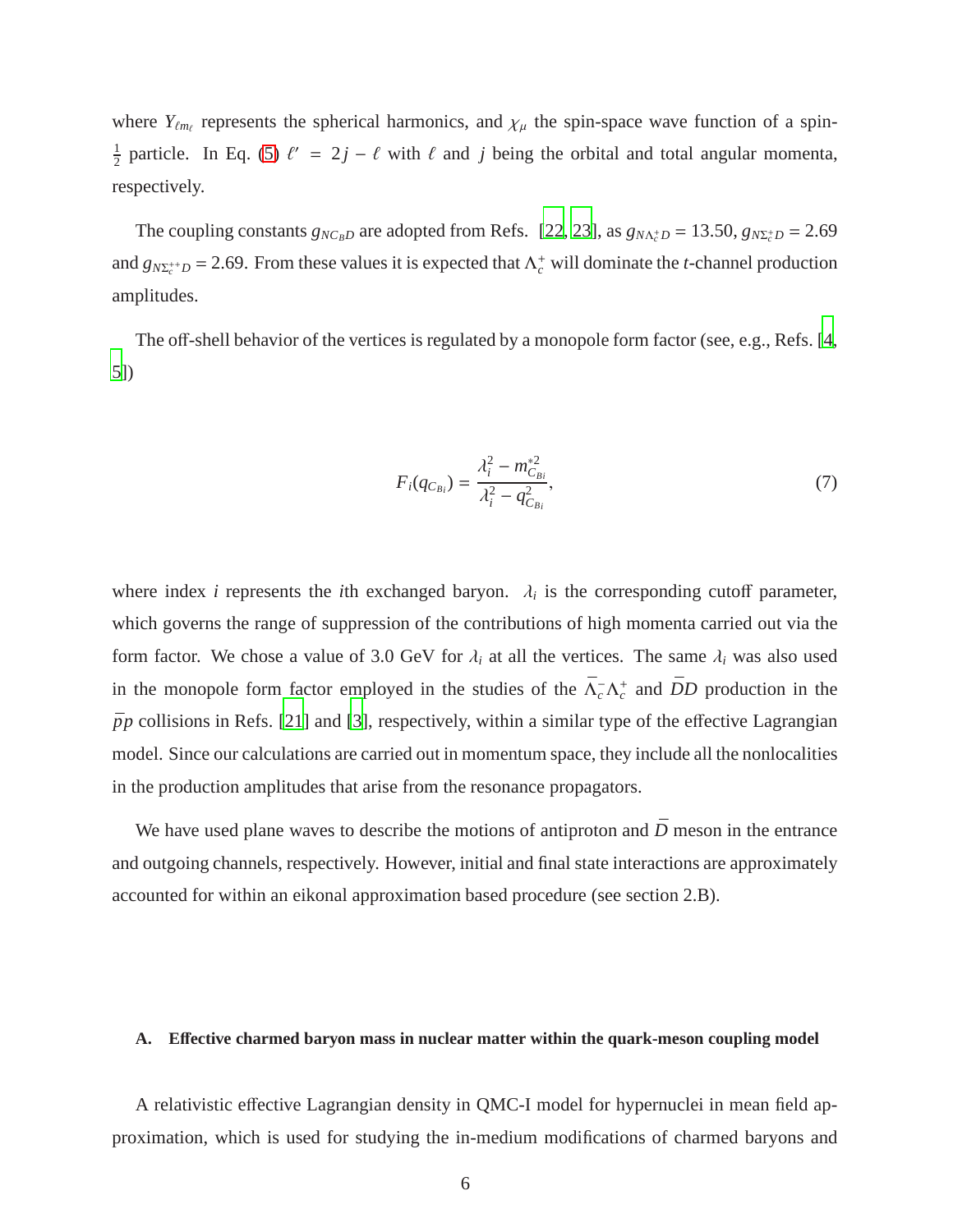production of charmed mesons (in a nucleus), is given by [\[32](#page-21-5)[–38\]](#page-21-6):

<span id="page-6-0"></span>
$$
\mathcal{L}_{QMC} = \mathcal{L}_{QMC}^{N} + \mathcal{L}_{QMC}^{Y},
$$
\n
$$
\mathcal{L}_{QMC}^{N} = \overline{\psi}_{N}(\mathbf{r}) \left[ i\mathbf{y} \cdot \partial - M_{N}^{*}(\sigma) - (g_{\omega}\omega(\mathbf{r}) + g_{\rho} \frac{\tau_{3}^{N}}{2} b(\mathbf{r}) + \frac{e}{2} (1 + \tau_{3}^{N}) A(\mathbf{r}) \gamma_{0} \right] \psi_{N}(\mathbf{r})
$$
\n
$$
- \frac{1}{2} [(\nabla \sigma(\mathbf{r}))^{2} + m_{\sigma}^{2} \sigma(\mathbf{r})^{2}] + \frac{1}{2} [(\nabla \omega(\mathbf{r}))^{2} + m_{\omega}^{2} \omega(\mathbf{r})^{2}]
$$
\n
$$
+ \frac{1}{2} [(\nabla b(\mathbf{r}))^{2} + m_{\rho}^{2} b(\mathbf{r})^{2}] + \frac{1}{2} (\nabla A(\mathbf{r}))^{2},
$$
\n
$$
\mathcal{L}_{QMC}^{Y} \equiv \overline{\psi}_{Y}(\mathbf{r}) \left[ i\mathbf{y} \cdot \partial - M_{Y}^{*}(\sigma) - (g_{\omega}^{Y} \omega(\mathbf{r}) + g_{\rho}^{Y} I_{3}^{Y} b(\mathbf{r}) + eQ_{Y} A(\mathbf{r}) \gamma_{0} \right] \psi_{Y}(\mathbf{r}),
$$
\n(9)

$$
(Y = \Lambda, \Sigma^{0,\pm}, \Xi^{0,\pm}, \Lambda_c^+, \Sigma_c^{0,\pm,++}, \Xi_c^{0,\pm}, \Lambda_b),
$$
\n(10)

where  $\psi_N(\mathbf{r})$  and  $\psi_Y(\mathbf{r})$  are the nucleon and the hyperon (strange, charm or bottom baryon) fields, respectively.

In an approximation where the  $\sigma$ ,  $\omega$  and  $\rho$  fields couple only to the *u* and *d* light quarks, the coupling constants for the hyperon *Y*, are obtained as  $g_{\omega}^Y = (n_q/3)g_{\omega}$ , and  $g_{\rho}^Y = g_{\rho} = g_{\rho}^q$ , with  $n_q$  being the total number of valence light quarks in the hyperon *Y*.  $I_3^Y$  $Q_Y$  are the third component of the hyperon isospin operator and its electric charge in units of the proton charge,  $|e|$ , respectively. The field-dependent  $\sigma$ -*N* and  $\sigma$ -*Y* coupling strengths,  $g_{\sigma}(\sigma) \equiv g_{\sigma}^{N}(\sigma)$  and  $g_{\sigma}^{Y}(\sigma)$ , appearing in Eqs. [\(9\)](#page-6-0) and [\(10\)](#page-6-0), are defined by

$$
M_N^*(\sigma) \equiv M_N - g_{\sigma}(\sigma)\sigma(r), \qquad (11)
$$

$$
M_Y^*(\sigma) \equiv M_Y - g_{\sigma}^Y(\sigma)\sigma(r), \qquad (12)
$$

where  $M_N$  ( $M_Y$ ) is the free nucleon (hyperon) mass. Note that the dependence of these coupling strengths on the applied scalar field must be calculated self-consistently within the quark model [\[26,](#page-20-15) [27](#page-21-0), [33,](#page-21-7) [34,](#page-21-8) [39](#page-21-9), [40](#page-21-10)]. Hence, unlike quantum hadrodynamics (QHD) model [\[41](#page-21-11)], even though  $g^Y_{\sigma}(\sigma)/g_{\sigma}(\sigma)$  may be 2/3 or 1/3 depending on the number of light quarks in the hyperon in free space,  $\sigma = 0$  (even this is true only when their bag radii in free space are exactly the same), this will not necessarily be the case in a nuclear medium.

In the following, we consider the limit of infinitely large, uniform (symmetric) nuclear matter, where all scalar and vector fields become constant. In this limit, we can treat any single hadron (denoted by *h*) embedded in the nuclear medium in the same way as we treated a hyperon. One simply need to replace  $\mathcal{L}_{QMC}^Y$  in Eq. [\(10\)](#page-6-0) by the corresponding Lagrangian density for the hadron *h*.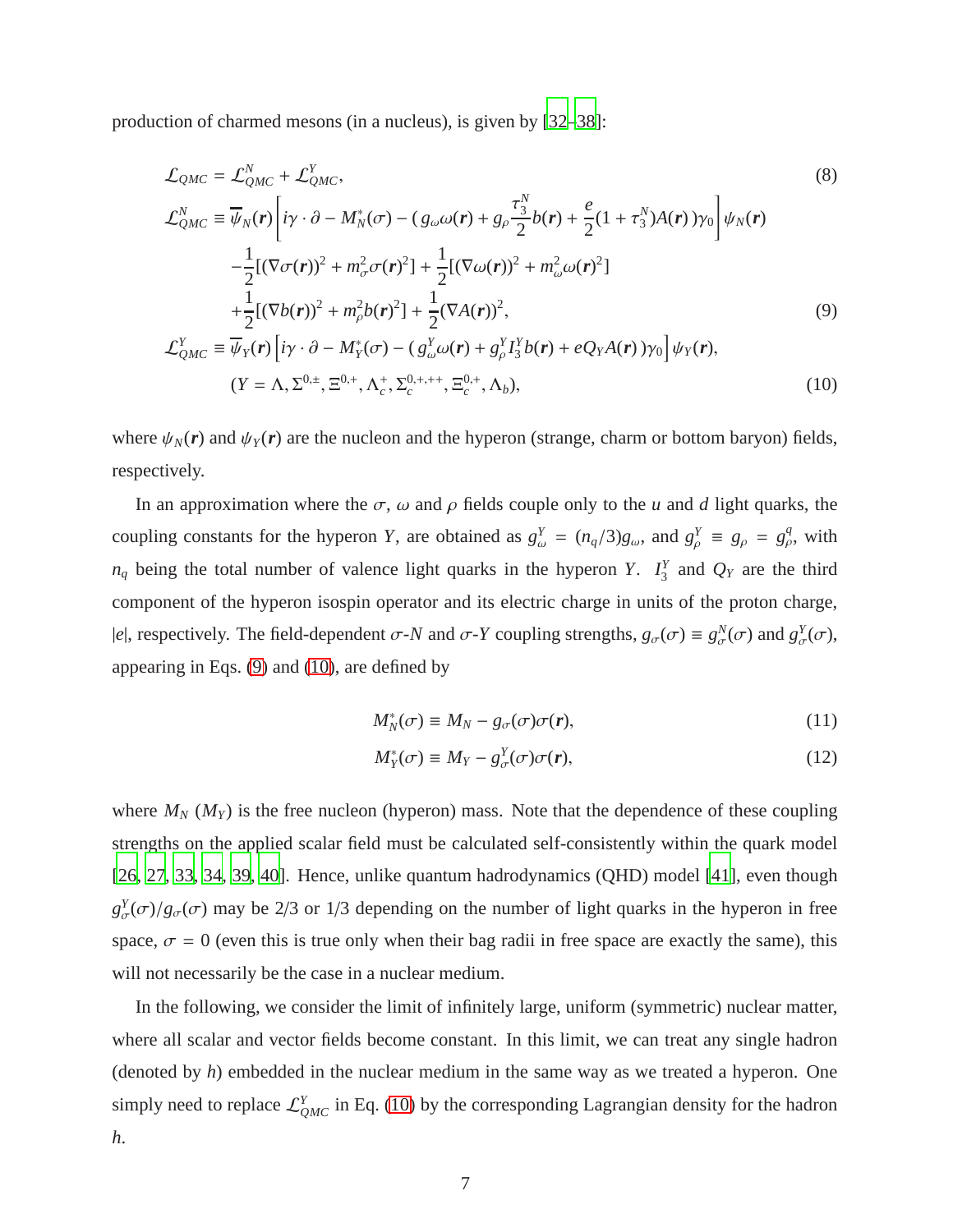The Dirac equations for the quarks and antiquarks ( $q = u$  or *d*, and  $Q = s$ , *c* or *b*, hereafter) in the bag of hadron *h* in nuclear matter at the position  $x = (t, r)$  are given by [\[42](#page-21-12), [43](#page-21-13)]:

$$
\left[i\gamma \cdot \partial_x - (m_q - V^q_{\sigma}) \mp \gamma^0 \left(V^q_{\omega} + \frac{1}{2} V^q_{\rho}\right)\right] \left(\frac{\psi_u(x)}{\psi_{\bar{u}}(x)}\right) = 0, \tag{13}
$$

$$
\left[i\gamma \cdot \partial_x - (m_q - V^q_{\sigma}) \mp \gamma^0 \left(V^q_{\omega} - \frac{1}{2}V^q_{\rho}\right)\right] \begin{pmatrix} \psi_d(x) \\ \psi_{\bar{d}}(x) \end{pmatrix} = 0, \tag{14}
$$

$$
[i\gamma \cdot \partial_x - m_Q] \psi_Q(x) \text{ (or } \psi_{\overline{Q}}(x)) = 0, \qquad (|r| \leq \text{bag radius}), \tag{15}
$$

where we neglect the Coulomb force, and assume  $SU(2)$  symmetry for the light quarks ( $q = u = d$ ). The constant mean-field potentials in nuclear matter are defined by,  $V_\omega^q \equiv g_\omega^q \omega$  and  $V_\rho^q \equiv g_\rho^q b$ , with  $g^q_\sigma$ ,  $g^q_\omega$ , and  $g^q_\rho$  the corresponding quark-meson coupling constants. Note that  $V^q_\rho = 0$  in symmetric nuclear matter, although this is not true in a nucleus where the Coulomb force induces the proton and neutron distribution asymmetry even in a nucleus with the same numbers of protons and neutrons to give,  $V^q_\rho \propto (\rho_p - \rho_n) \neq 0$  at a given position in a nucleus.

The normalized, static solution for the ground state quarks or antiquarks with flavor *f* in the hadron *h*, may be written as,  $\psi_f(x) = N_f e^{-i\epsilon_f t/R_h^*} \psi_f(r)$ , where  $N_f$  and  $\psi_f(r)$  are the normalization factor and the corresponding spin and spatial part of the wave function, respectively. The bag radius in medium for a hadron *h* ( $R_h^*$ ) is determined through the stability condition for the mass of the hadron against the variation of the bag radius [\[26,](#page-20-15) [27,](#page-21-0) [40\]](#page-21-10). The eigenenergies in units of  $1/R<sub>h</sub><sup>*</sup>$ are given by,

$$
\begin{pmatrix} \epsilon_u \\ \epsilon_{\bar{u}} \end{pmatrix} = \Omega_q^* \pm R_h^* \left( V_\omega^q + \frac{1}{2} V_\rho^q \right), \quad \begin{pmatrix} \epsilon_d \\ \epsilon_{\bar{d}} \end{pmatrix} = \Omega_q^* \pm R_h^* \left( V_\omega^q - \frac{1}{2} V_\rho^q \right), \quad \epsilon_Q = \epsilon_{\overline{Q}} = \Omega_Q. \tag{16}
$$

The hadron masses in a nuclear medium  $m_h^*$  (free mass  $m_h$ ), are calculated by

$$
m_h^* = \sum_{j=q,\bar{q},Q,\overline{Q}} \frac{n_j \Omega_j^* - z_h}{R_h^*} + \frac{4}{3} \pi R_h^{*3} B, \quad \left. \frac{\partial m_h^*}{\partial R_h} \right|_{R_h = R_h^*} = 0, \tag{17}
$$

where  $\Omega_q^* = \Omega_{\bar{q}}^* = [x_q^2 + (R_h^* m_q^*)^2]^{1/2}$ , with  $m_q^* = m_q - g_\sigma^q \sigma$ ,  $\Omega_Q^* = \Omega_{\bar{Q}}^* = [x_Q^2 + (R_h^* m_Q)^2]^{1/2}$ , and  $x_{q,Q}$  being the lowest bag eigenfrequencies.  $n_q(n_{\bar{q}})$  and  $n_Q(n_{\overline{Q}})$  are the quark (antiquark) numbers for the quark flavors *q* and *Q*, respectively. The MIT bag quantities,  $z_h$ , *B*,  $x_{q,Q}$ , and  $m_{q,Q}$  are the parameters for the sum of the c.m. and gluon fluctuation effects, bag constant, lowest eigenvalues for the quarks *q* or *Q*, respectively, and the corresponding current quark masses.  $z_N$  and *B* ( $z_h$ )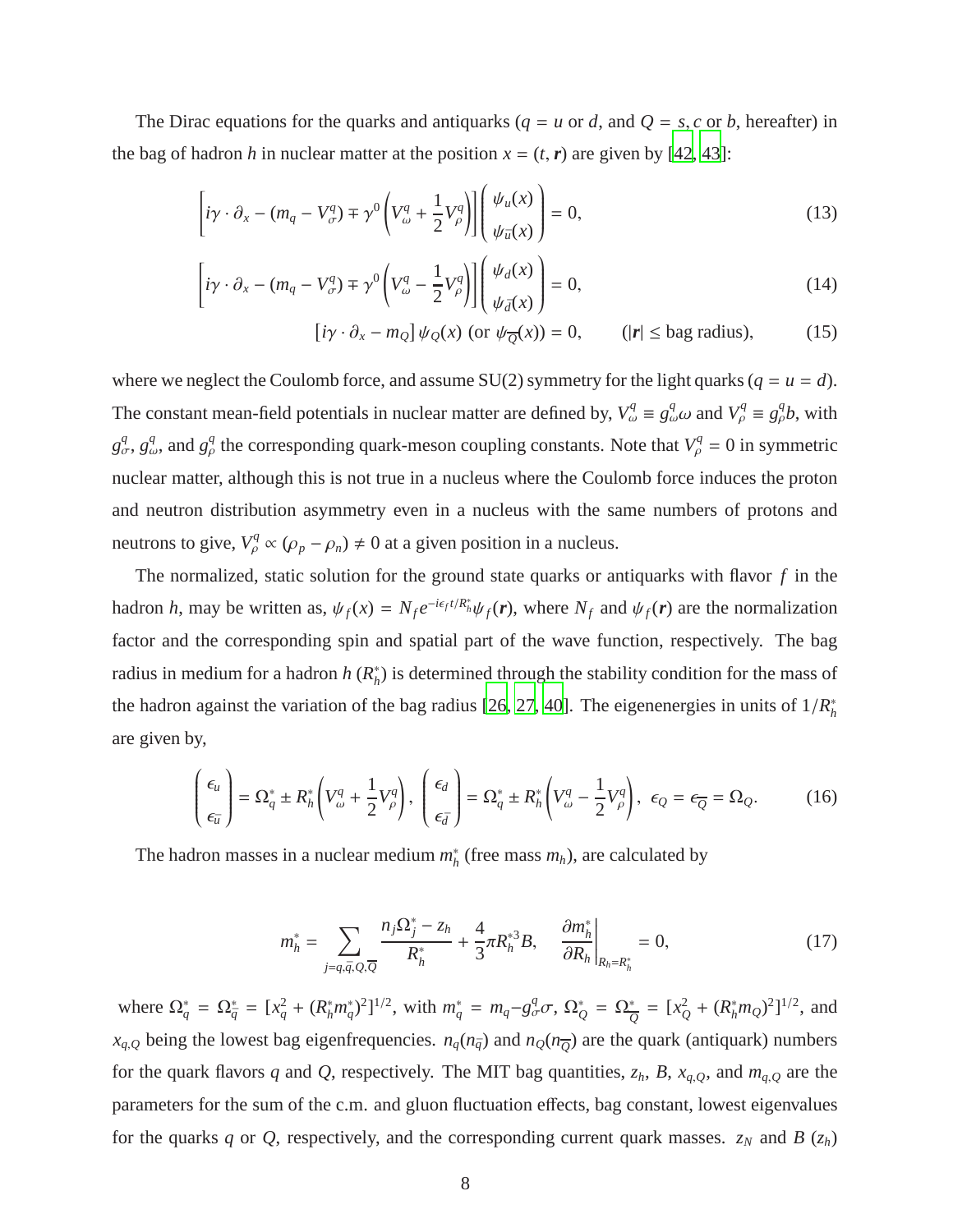<span id="page-8-0"></span>TABLE I. Current quark masses (input), coupling constants and the bag constant.

| $m_{u,d}$ | 5 MeV                            | $g^q_{\sigma}$ | 5.69 |
|-----------|----------------------------------|----------------|------|
| $m_s$     | 250 MeV                          | $g_\omega^q$   | 2.72 |
|           | $m_c$ 1300 MeV                   | $g^q_\rho$     | 9.33 |
|           | $m_b$ 4200 MeV $B^{1/4}$ 170 MeV |                |      |

<span id="page-8-1"></span>TABLE II. The bag parameters, various hadron masses and the bag radii in free space [at normal nuclear matter density,  $\rho_0 = 0.15 \text{ fm}^{-3}$ ]  $z_h$ ,  $R_h$  and  $M_h$  [ $M_h^*$  and  $R_h^*$ ].  $M_h$  and  $R_N = 0.8$ fm in free space are inputs.

|  |  | h   $z_h$ $M_h$ (MeV) $R_h$ (fm) $M_h^*$ (MeV) $R_h^*$ (fm) |  |
|--|--|-------------------------------------------------------------|--|
|  |  | $N$ 3.295 939.0 0.800 754.5 0.786                           |  |
|  |  | $\Lambda_c$ 1.766 2284.9 0.846 2162.5 0.843                 |  |
|  |  | $\Sigma_c$ 1.033 2452.0 0.885 2330.2 0.882                  |  |

are fixed by fitting the nucleon (the hadron) mass in free space. For the current quark masses we use  $(m_{u,d}, m_s, m_c, m_b) = (5, 250, 1300, 4200)$  MeV, where the values for  $m_c$  and  $m_b$  are the averaged values from Refs. [\[44](#page-21-14)] and [\[45](#page-21-15)], respectively, and these values were used in Refs. [\[35](#page-21-16)[–38](#page-21-6)]. Since, the effects of the bare quark mass values used are very small on the results, we use the same values as used in the past so that we can compare and discuss the results with those obtained previously [\[35](#page-21-16)[–38\]](#page-21-6). This also applies for the baryon mass values used. The bag constant calculated for the present study is  $B = (170 \text{ MeV})^4$ . The quark-meson coupling constants, which are determined so as to reproduce the saturation properties of symmetric nuclear matter (the binding energy per nucleon of 15.7 MeV at  $\rho_0 = 0.15 \text{ fm}^{-3}$ , are  $(g_\sigma^q, g_\omega^q, g_\rho^q) = (5.69, 2.72, 9.33)$ , where  $g_{\sigma} \equiv g_{\sigma}^{N} \equiv 3g_{\sigma}^{q} S_{N}(0) = 3 \times 5.69 \times 0.483 = 8.23$  [\[39](#page-21-9)]. These are summarized in Table [I.](#page-8-0) The parameters  $z_h$ , and the bag radii  $R_h$  for relevant baryons in free space, and some quantities calculated at normal nuclear mater density  $\rho_0 = 0.15$  fm<sup>-3</sup> are listed in Table [II,](#page-8-1) together with the free space masses (inputs) [\[44](#page-21-14)[–47\]](#page-21-17).

In Fig. [2](#page-9-0) (a), we show the effective masses of the charmed baryons  $C_B$ , and in Fig. 2 (b) the scalar potentials in symmetric nuclear matter as a function of nuclear density. We note that  $m_{C_B}^*$  $\leq m_{C_B}$  at finite density as usually expected. The attractive mass-shift that reflects the reduced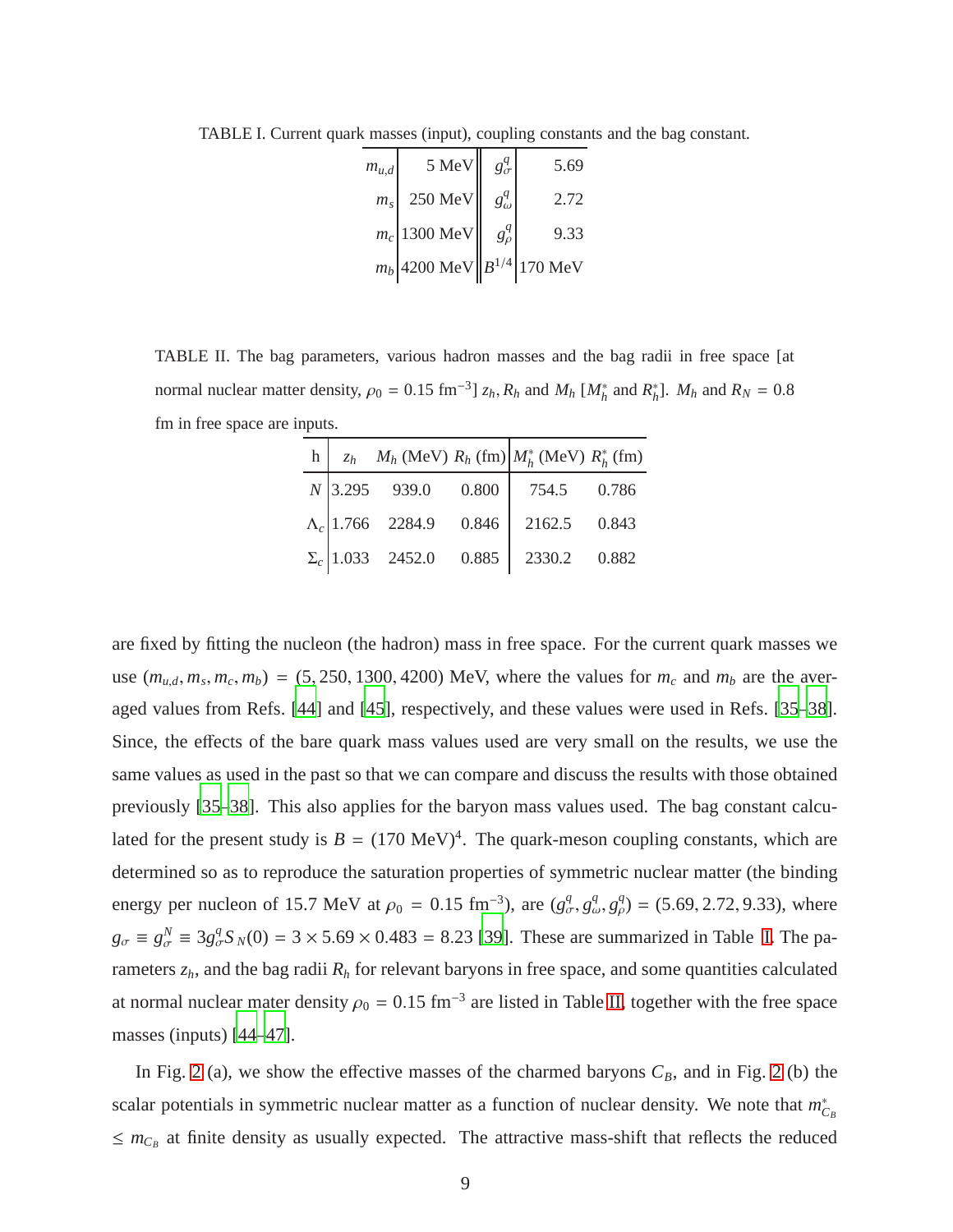

<span id="page-9-0"></span>FIG. 2. [Color online] (a) Effective masses of the charmed baryons  $\Lambda_c^+$  and  $\Sigma_c^+$  in symmetric nuclear matter as a function of matter density, as calculated within the QMC-I model. (b) Scalar potential for  $\Lambda_c^+$  and  $\Sigma_c^+$ charmed baryons as a function of a matter density in symmetric nuclear matter.

light-quark condensates at finite density, have been predicted for vector mesons as well [\[48,](#page-21-18) [49](#page-21-19)], although the issues of in-medium widths related with the collision broadening must be studied carefully in the experimental situations. Our calculations predict the similar observation for the charm baryon sector as those for the strange sector and the nucleons. We further note that inmedium mass shift of charmed baryons leads to an attractive scalar potential of about 120.00 MeV at normal nuclear matter density  $\rho = \rho_0$ .

### **B. Initial- and final-state interactions**

From the studies of the  $\bar{\Lambda}_c^-\Lambda_c^+$  and  $\bar{D}D$  production [\[3,](#page-20-2) [21,](#page-20-13) [50\]](#page-21-20) in the  $\bar{p}p$  collisions, it was found that the magnitudes of the cross sections depend very sensitively on the initial-state distortion effects. In fact, the  $\bar{p}p$  annihilation channel is almost as strong as the elastic scattering channel. Consequently, in  $\bar{p}$ -nucleus reactions also these distortion effects are expected to be as significant. They can produce both absorptive as well as dispersive effects. However, for large incident energies involved in this study, the absorptive effects are likely to be most important. We estimate these within an eikonal approximation, as discussed below.

Within the eikonal approximation, the attenuation factor for a particle traveling through the nuclear medium can be written as (see, e.g. Ref. [\[31](#page-21-4)])

<span id="page-9-1"></span>
$$
S(E) = \int d\mathbf{b} \, dz \frac{\rho(\mathbf{b}, z)exp[-k \eta_0(E)L(b)]}{\int d\mathbf{b} \, dz \rho(\mathbf{b}, z)},\tag{18}
$$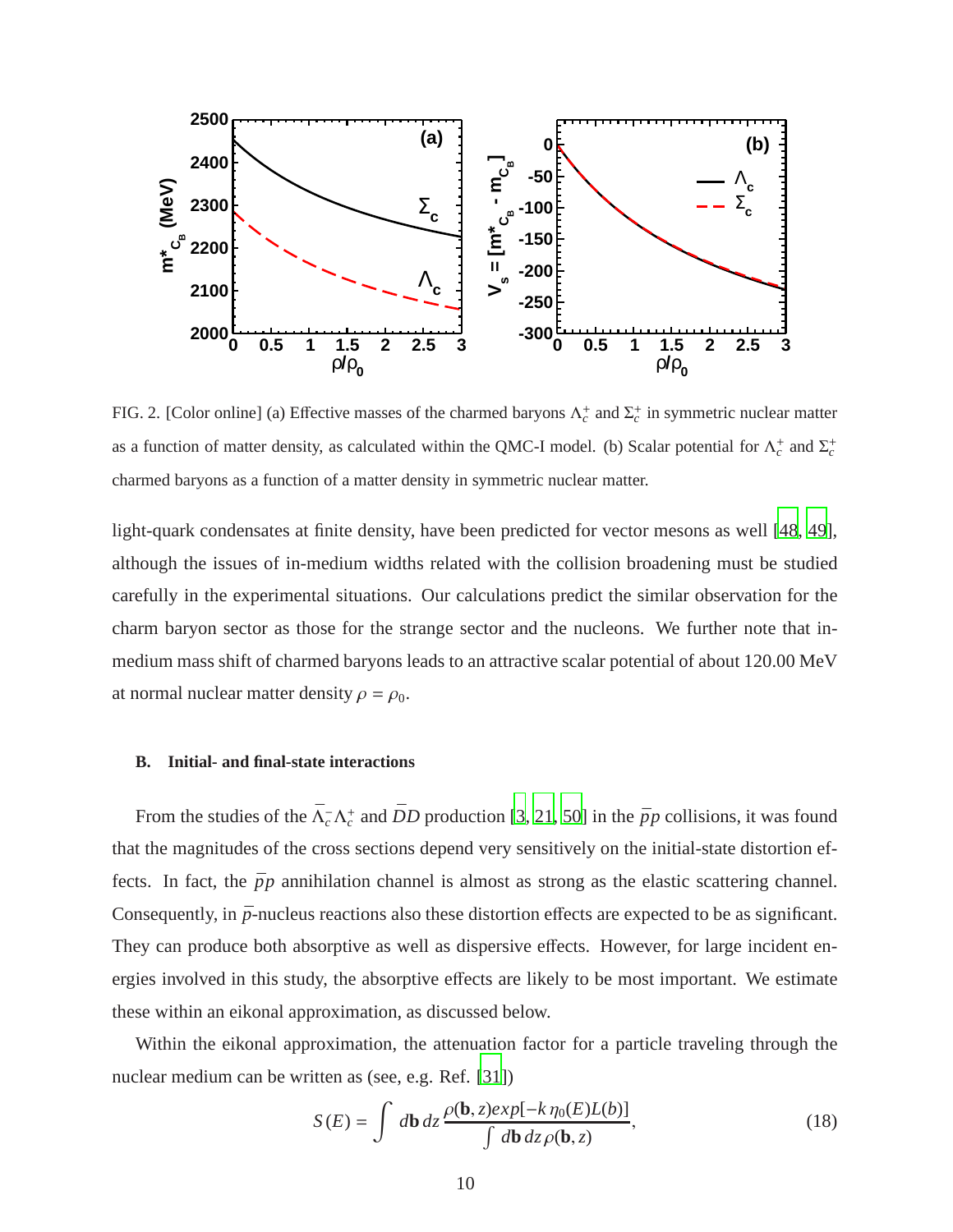where  $\eta_0$  is the imaginary part of the refractive index of the nuclear medium and  $\rho(r)[\rho(\sqrt{b^2 + z^2})]$ is the nuclear density distribution, with *b* being the impact parameter. In Eq. [\(18\)](#page-9-1) *L*(*b*) is the length of the path traveled by the particle in the medium, which is given by

$$
L(b) = \int_0^\infty \frac{\rho(r)}{\rho_0} \, dz. \tag{19}
$$

If the nuclear density is approximated by a Gaussian function,  $\rho(r) = \rho_0 \exp(-r^2/\alpha^2)$ , the integration in Eq. [\(18\)](#page-9-1) can be done analytically. In this case the attenuation factor is given by

<span id="page-10-0"></span>
$$
S(E) = \frac{1 - exp[-\sqrt{\pi} \alpha k \eta_0(E)]}{\sqrt{\pi} \alpha k \eta_0(E)}.
$$
 (20)

The attenuation due to medium can be calculated if the value of  $\eta_0(E)$  is known. This can be obtained from the imaginary part of the optical potential  $W_0$  as

$$
\eta_0(E) = \frac{1}{\hbar^2} \frac{E}{k^2} W_0(E). \tag{21}
$$

One can use the following high-energy relations to relate  $W_0$  to the  $\bar{p}p$  total cross section,  $\sigma_T$ 

$$
W_0(E) = \hbar^2 \frac{k \sigma_T \rho_0}{2E}.
$$
\n<sup>(22)</sup>

In order to determine the total reduction factor for the  $\bar{p} + A \rightarrow \bar{D}^0 + D^0 + B (= A - p)$  reaction, the total attenuation due to both the antiproton and *D*-meson distortions has been estimated by replacing the factor  $k\eta_0$  in Eq. [\(20\)](#page-10-0) by

$$
k\eta_0 \to k_{\bar{p}}\eta_0(E_{\bar{p}}) + k_{\bar{D}}\eta_0(E_{\bar{D}}) + k_D\eta_0(E_D). \tag{23}
$$

The information about the  $\bar{p}$ -nucleus imaginary potential is not very firm [\[51,](#page-21-21) [52\]](#page-21-22) particularly at higher beam mometa of interest to the  $\bar{P}ANDA$  experiment. In our estimation of the attenuation we have taken the average value of the imaginary part of the  $\bar{p}$ -nucleus optical potential to be 125 MeV, which is in agreement with the values reported in Refs. [\[53](#page-21-23), [54](#page-21-24)] at higher antiproton momenta. We have made this value independent of the beam momentum and the target nucleus. This corresponds to a  $\bar{p}p \sigma_T$  of about 75 mb at  $\bar{p}$  momentum of 15 GeV/c<sup>2</sup>, with a  $\rho_0$  of 0.15 fm<sup>-3</sup>. This value is somewhat larger than those reported in Refs. [\[55](#page-21-25)] and [\[56](#page-21-26)].

At the same time, the knowledge about the  $\bar{D}$ - and  $D$ -nucleus potentials is extremely scarce. We have taken a value of 10 mb for  $\bar{D}N$  and  $DN \sigma_T$  [\[56](#page-21-26), [57\]](#page-22-0). The value of the parameter  $\alpha$  is taken to be 2.73 fm and 4.30 fm for  ${}^{16}C$  and  ${}^{90}Zr$  targets, respectively [\[58](#page-22-1)].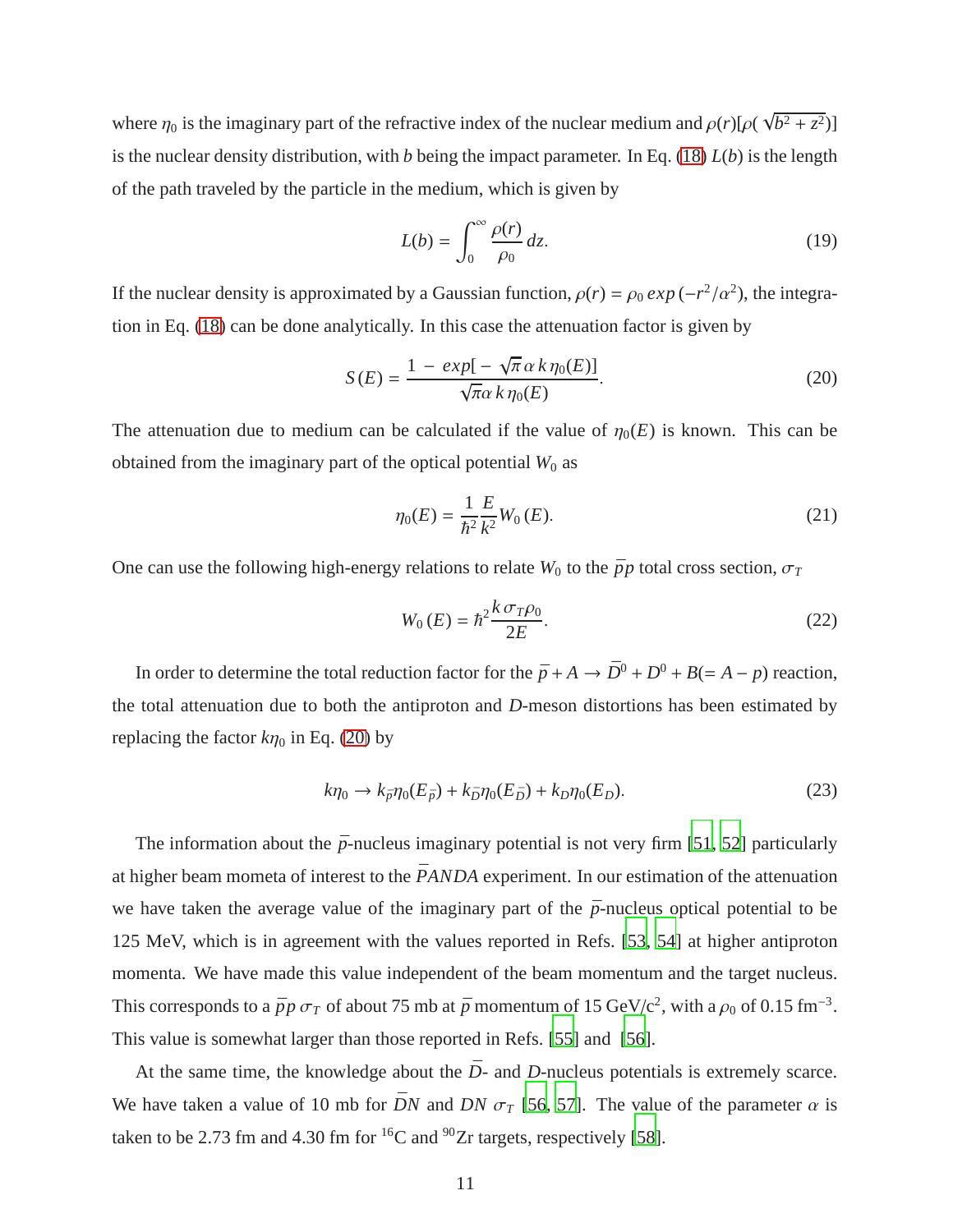

FIG. 3. (color online) (a) Momentum space spinors ( $\phi(K_p)$ ) for  $0p_{1/2}$  nucleon orbit in <sup>16</sup>O.  $f(K_p)$  and  $g(K_p)$ are the upper and lower components of the spinor, respectively. (b) Momentum distribution  $(\rho(K_p))$  for the same state calculated with the wave function shown in (a).

### **III. RESULTS AND DISCUSSIONS**

The initial bound proton spinors (corresponding to momenta  $K_p$ ) are required to perform numerical calculations of the amplitudes in Eq. [\(4\)](#page-4-2). To simplify the nuclear structure problems, we assume the bound proton states to have a pure single particle-hole configuration (with the core remaining inert), having quantum numbers of the outermost proton orbit of the target nucleus, even though it is straightforward to include also those cases where the participating proton occupies other orbits. This corresponds to the 0*p*<sup>1</sup>/<sup>2</sup> orbit with a binding energy of 12.13 MeV in case of the <sup>16</sup>O target, and the  $1p_{1/2}$  orbit with a binding energy of 8.35 MeV for <sup>90</sup>Zr target.

The spinors in the momentum space are obtained by Fourier transformation of the corresponding coordinate space spinors, which are the solutions of the Dirac equation with potential fields consisting of an attractive scalar part and a repulsive vector part having a Woods-Saxon form. This choice appears to be justified as the Dirac Hartree-Fock calculations [\[59](#page-22-2), [60](#page-22-3)] suggest that these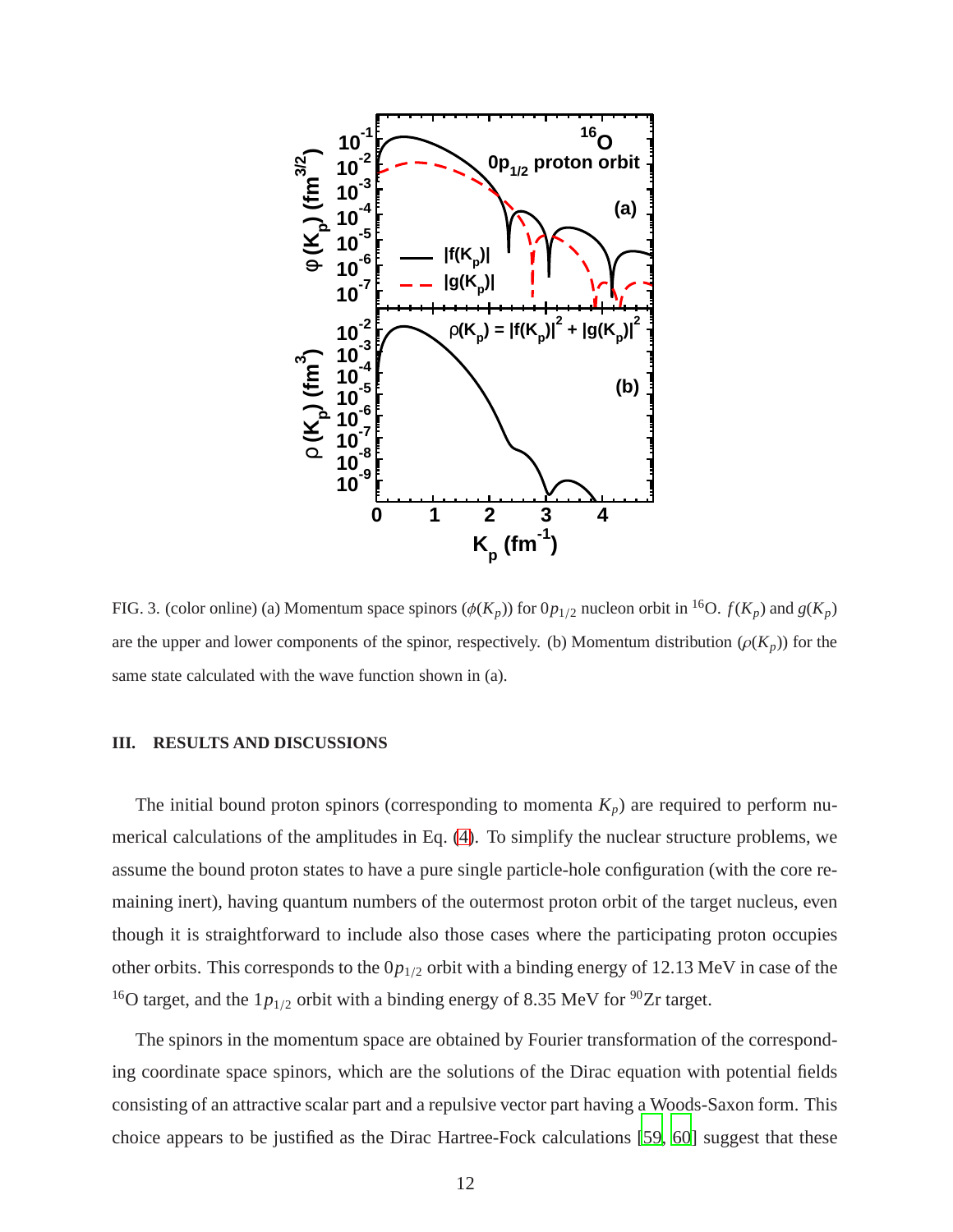| <b>State</b>          | Binding Energy $(\epsilon)$ | $V_{s}$                                                                 | $r_{\rm c}$ | $a_{s}$ | $V_{\nu}$ | $r_{v}$ | $a_{\nu}$ |
|-----------------------|-----------------------------|-------------------------------------------------------------------------|-------------|---------|-----------|---------|-----------|
|                       | (MeV)                       | $(MeV)$ $(\text{fm})$ $(\text{fm})$ $(MeV)$ $(\text{fm})$ $(\text{fm})$ |             |         |           |         |           |
| $1^{16}O(0p_{1/2})$   | 12.13                       | $-445.56[0.983]0.606[360.91]0.983[0.606]$                               |             |         |           |         |           |
| $ ^{90}Zr(1p_{1/2}) $ | 8.35                        | $-418.55[0.983[0.606]339.03[0.983]0.606]$                               |             |         |           |         |           |

TABLE III. Searched depths of vector and scalar potentials and the binding energies of the nucleon bound states.

potentials tend to follow the nuclear shape.

In the phenomenological model, the potential fields were obtained by a well-depth search procedure. In this method, with fixed geometry parameters (radius and diffuseness), the depths of the scalar  $(V_s)$  and  $(V_v)$  potentials are searched to reproduce the binding energies of the respective proton bound states with the given choice of quantum numbers. For the target nuclei, <sup>16</sup>O, and  $^{90}Zr$ , the resulting values are shown in Table III. To show the momentum spread of the corresponding spinors, we have displayed in Figs. 3 and 4, the spinors  $|f(K_n)|$  and  $|g(K_n)|$  and the momentum distribution  $\rho(K_p) = |f(K_p)|^2 + |g(K_p)|^2$  as a function of momentum  $K_p$  for <sup>16</sup>O and  $90Zr$  targets, respectively. It was shown in Ref. [\[61\]](#page-22-4) that spinors calculated in this way provide a good description of the nucleon momentum distribution for the *p* shell nucleons. We note that in the region of momentum transfer pertinent to charm-meson production in  $\bar{p}$ -nucleus collisions, the lower components of the spinors are not negligible as compared to the upper component, which clearly demonstrates that a fully relativistic approach is essential for an accurate description of this reaction.

The bound state spinors have also been calculated within the QMC-I model (see, *e.g.,* Ref. [\[62](#page-22-5)]). Even though the binding energies of the bound proton orbitals predicted by the QMC model were somewhat different from those used in the fitting procedure of the phenomenological model, the spinors obtained in two models were almost identical to each other.

Using the formalism, approximations and input parameters given in Sec. II and the bound state spinors described above, we have investigated the  $\bar{D}^0 D^0$  and  $D^- D^+$  production in the  $\bar{p}$  collision with a light ( $A = {}^{16}O$ ) and a medium mass ( $A = {}^{90}Zr$ ) nucleus. We emphasize that parameters like coupling constants at the vertices and the shapes of the form factors and the values of the cutoff parameters involved therein, were the same as those used in the studies of the  $\bar{D}^0 D^0$  and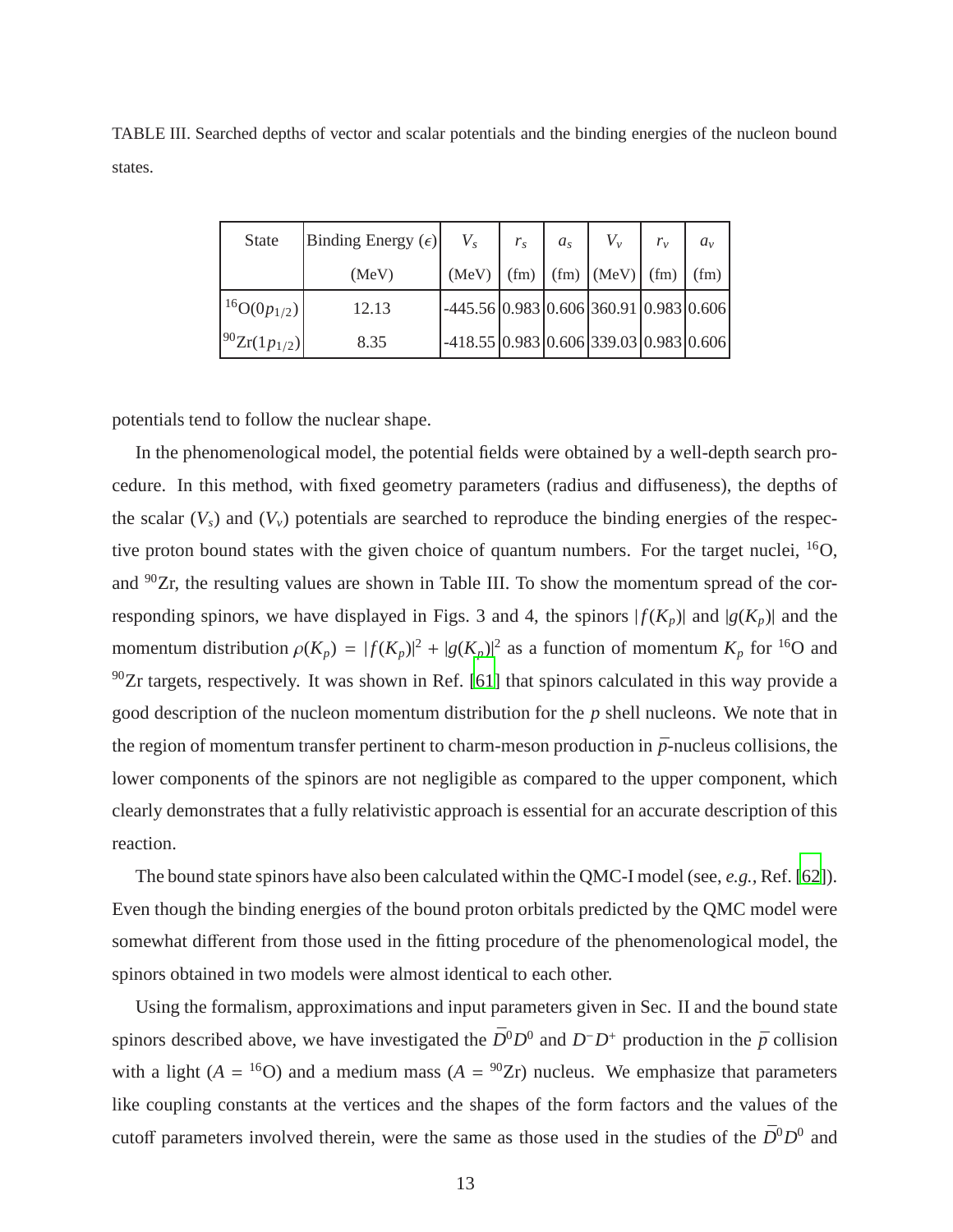

FIG. 4. (color online) (a) Momentum space spinors ( $\phi(K_p)$ ) for  $1p_{1/2}$  nucleon orbit in <sup>90</sup>Zr.  $f(K_p)$  and  $g(K_p)$  are the upper and lower components of the spinor, respectively. (b) Momentum distribution  $(\rho(K_p))$ for the same state calculated with the wave function shown in (a).

 $D^{-}D^{+}$  charmed-meson productions in the  $\bar{p}p$  collisions at the beam momenta ranging from the corresponding threshold to 20 GeV/c in Refs. [\[3\]](#page-20-2) and [\[21](#page-20-13)], respectively. In each case the effects of initial- and final-state interactions are included by following the procedure described in Sec. II.B.

In Fig. 5, we display the beam momentum dependence of the cross section  $d\sigma/d\Omega_{\bar{D}^0}$  at  $\theta_{\bar{D}^0} = 0^\circ$ for the  $\bar{p} + {}^{16}O \rightarrow \bar{D}^0 + D^0 + {}^{15}N$  reaction. In this figure the arrow shows the threshold for the  $\bar{D}^0 D^0$  production in  $\bar{p}p$  collision, which is 6.4 GeV/c. In contrast, the thresholds of this reaction on <sup>16</sup>O and <sup>90</sup>Zr targets are 2.89 GeV/c and 2.68 GeV/c, respectively. The shift in the threshold of  $\bar{p}$ -nucleus reactions is mainly due to Fermi motion effects.

The solid line in Fig. 5 shows the cross section obtained by using in the reaction amplitudes the in-medium effective mass  $(m_{C_B}^*)$  of the exchanged charmed baryon (ECB) that are calculated selfconsistently within the QMC-I model as discussed in section II.A. The dotted line represents the results obtained with the free-space (vacuum) mass  $(m_{C_B})$  for ECB. It is clear that at the  $\bar{p}$  beam momenta  $(p_{\bar{p}})$  of interest to the *PANDA* experiment (around 15 GeV/c), the effect of nuclear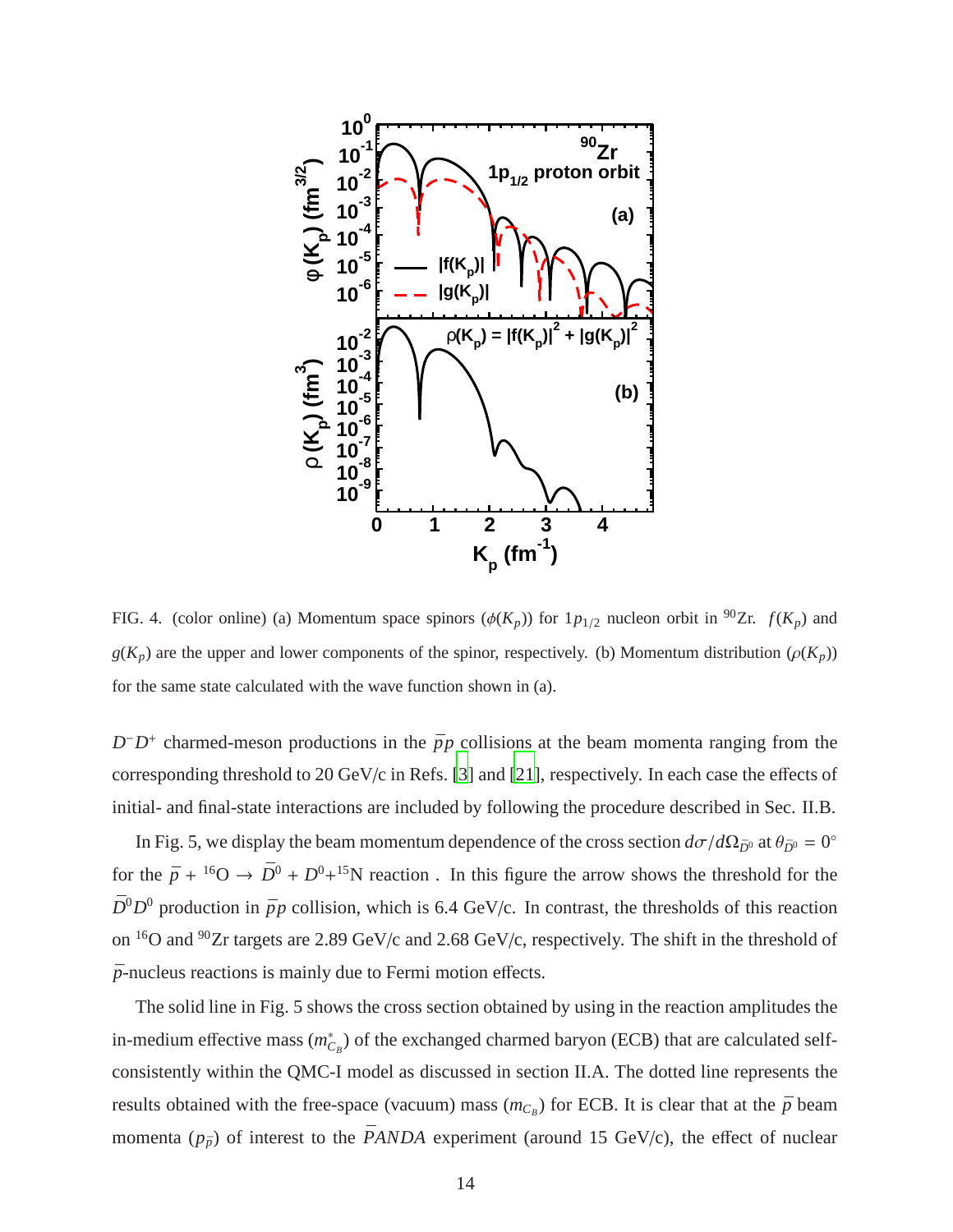

FIG. 5. (color online) Differential cross section  $d\sigma/d\Omega_{\bar{D}^0}$  at  $\theta_{\bar{D}^0} = 0^\circ$  as function of antiproton beam momentum for the reaction  $\bar{p} + {}^{16}O \rightarrow \bar{D}^0 + D^0 + {}^{15}N$ . The results obtained with the in-medium effective mass  $(m_{C_B}^*)$  of the exchanged charm-baryons are shown by the full line, while those with the free-space (vacuum) mass  $m_{C_B}$  are represented by the dashed line. In both cases the contributions of  $\Lambda_c^+$  and  $\Sigma_c^+$ (intermediate states) are coherently summed in the reaction amplitude.

medium is noticeable. In this region the cross sections calculated with the effective mass  $m_{C_B}^*$  of ECB are about a factor of 2 larger than those obtained with the vacuum mass  $m_{C_B}$ .

In the amplitudes corresponding to the cross sections shown in Fig. 5, the individual contributions of the  $\Lambda_c^+$  and  $\Sigma_c^+$  exchanges have been coherently summed. However, we have noted that these cross sections are almost solely governed by the  $\Lambda_c^+$ -exchange mechanism in the entire range of the antiproton beam momentum. The contributions of  $\Sigma_c^+$ -exchange terms are lower by about 3 orders of magnitude. This reflects the trend seen in the case of  $\bar{D}^0 D^0$  production in  $\bar{p}p$  collisions in Ref. [\[3](#page-20-2)]. This can be understood from the fact that the coupling constants of the vertices involved in the  $\Sigma_c^+$ -exchange are much smaller than those of the  $\Lambda_c^+$ -exchange.

In Fig. 6, we show the cross sections  $d\sigma/d\Omega_{D^+}$  at  $\theta_{D^+} = 0^\circ$  for the  $\bar{p} + {}^{16}O \to D^- + D^+ + {}^{15}N$ reaction as a function of  $\bar{p}$  beam momentum. We see that in this case the cross sections are strongly suppressed compared to those of Fig. 5. The cross sections of the  $\bar{p} + p \rightarrow D^- + D^+$ reaction also were found to be similarly suppressed as compared to those of the  $\bar{p} + p \rightarrow \bar{D}^0 + D^0$ reaction in Ref. [\[3\]](#page-20-2) where calculations were performed within a similar ELM model. Same trend was also observed in the calculations presented in Refs. [\[7](#page-20-5)[–9\]](#page-20-19) within models that use the idea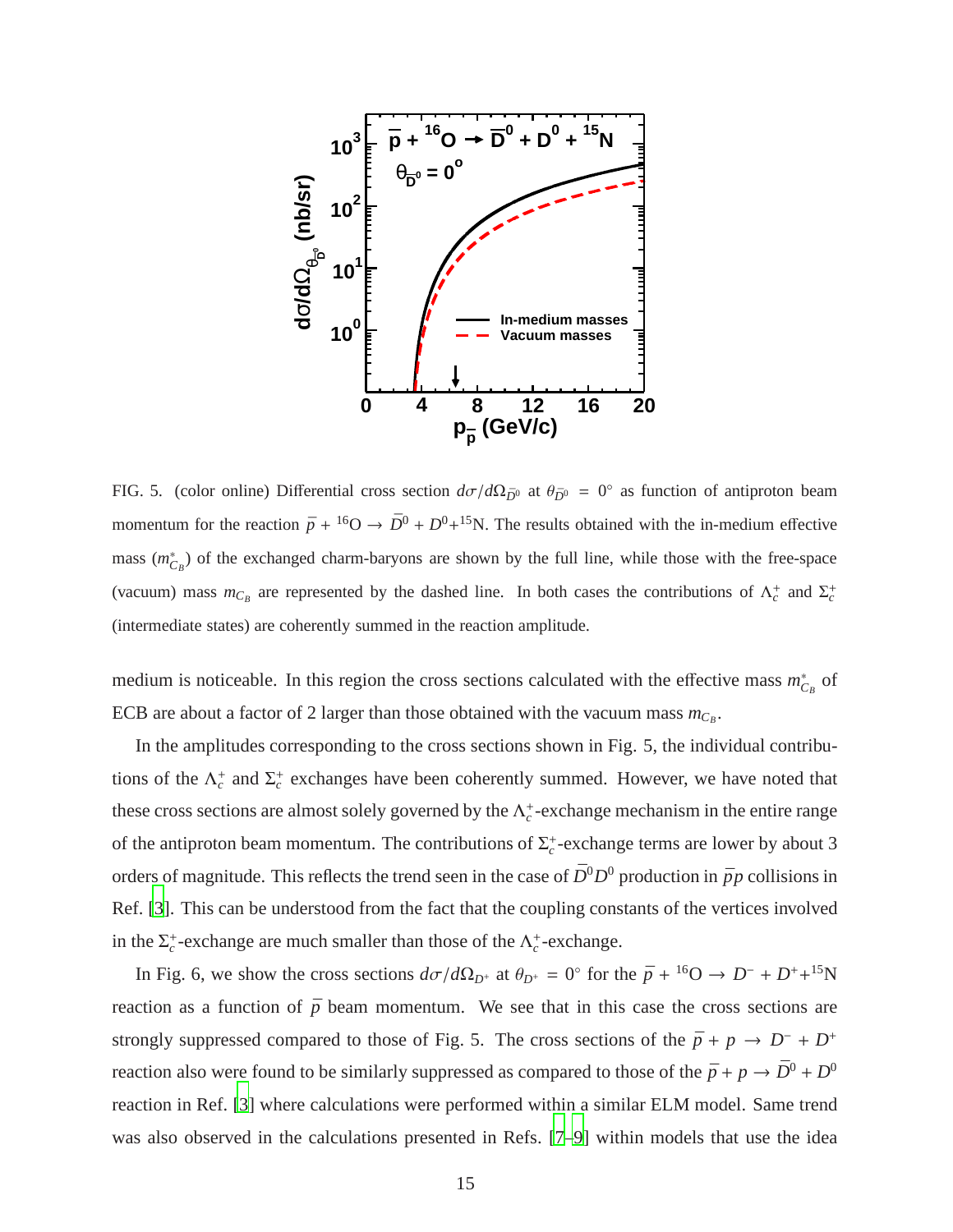

FIG. 6. (color online) Differential cross section  $d\sigma/d\Omega_{D^+}$  at  $\theta_{D^+} = 0^\circ$  as function of antiproton beam momentum for the reaction  $\bar{p} + {}^{16}O \rightarrow D^- + D^+ + {}^{15}N$ . The solid and dashed lines have the same meaning as in Fig. 5.

of Regge trajectory-exchange. In both the cases, this effect can be understood from the fact that while the  $\bar{D}^0 D^0$  production is dominated by the  $\Lambda_c^+$ -exchange mechanism, the  $D^- D^+$  production gets contributions only from the  $\Sigma_c^{++}$ -exchange terms. The coupling constants in the latter case have been taken to be equivalent to those of the  $\Sigma_c^+$ -exchange vertices. Threfore, they are much smaller than those of the  $\Lambda_c^+$ -exchange terms. The ratio of the absolute magnitudes of the  $\bar{D}^0 D^0$ and  $D^-D^+$  production cross sections is roughly proportional to  $(g_{N\Lambda_c^+D}/g_{N\Sigma_c^{++}D})^4$ , which leads to a reduction in the  $D^{-}D^{+}$  production cross section over that of  $\bar{D}^{0}D^{0}$  by nearly a factor of 650.

However, in the coupled-channels meson-exchange model of Ref. [\[13](#page-20-6)], the  $\bar{p} + p \rightarrow D^- + D^+$ cross sections are even larger than the  $\bar{p} + p \rightarrow \bar{D}^0 + D^0$  ones. This results from their coupledchannels treatment of the incident channel, which accounts effectively for two-step inelastic processes involving  $\Lambda_c^+$  "baryon exchange". Such two-step mechanisms are out of the scope of our ELM as well as of the Regge model [\[7](#page-20-5)[–9](#page-20-19)] calculations. Therefore, in studies within these models the  $D^{-}D^{+}$  production is suppressed as compared to the  $\bar{D}^{0}D^{0}$  production reaction. It should be mentioned here that the cross sections for the  $\bar{p} + p \to D^- + D^+$  reaction from Ref. [\[13](#page-20-6)] were used as input in Ref. [\[57](#page-22-0)] in the calculations of the formation cross sections of the *D*-mesic nucleus  $[$ <sup>11</sup>B−*D*<sup>-</sup> ] via the reaction  $\bar{p}+$ <sup>12</sup>C →  $[$ <sup>11</sup>B−*D*<sup>-</sup> ] + *D*<sup>+</sup> within a Green's function method. The mag-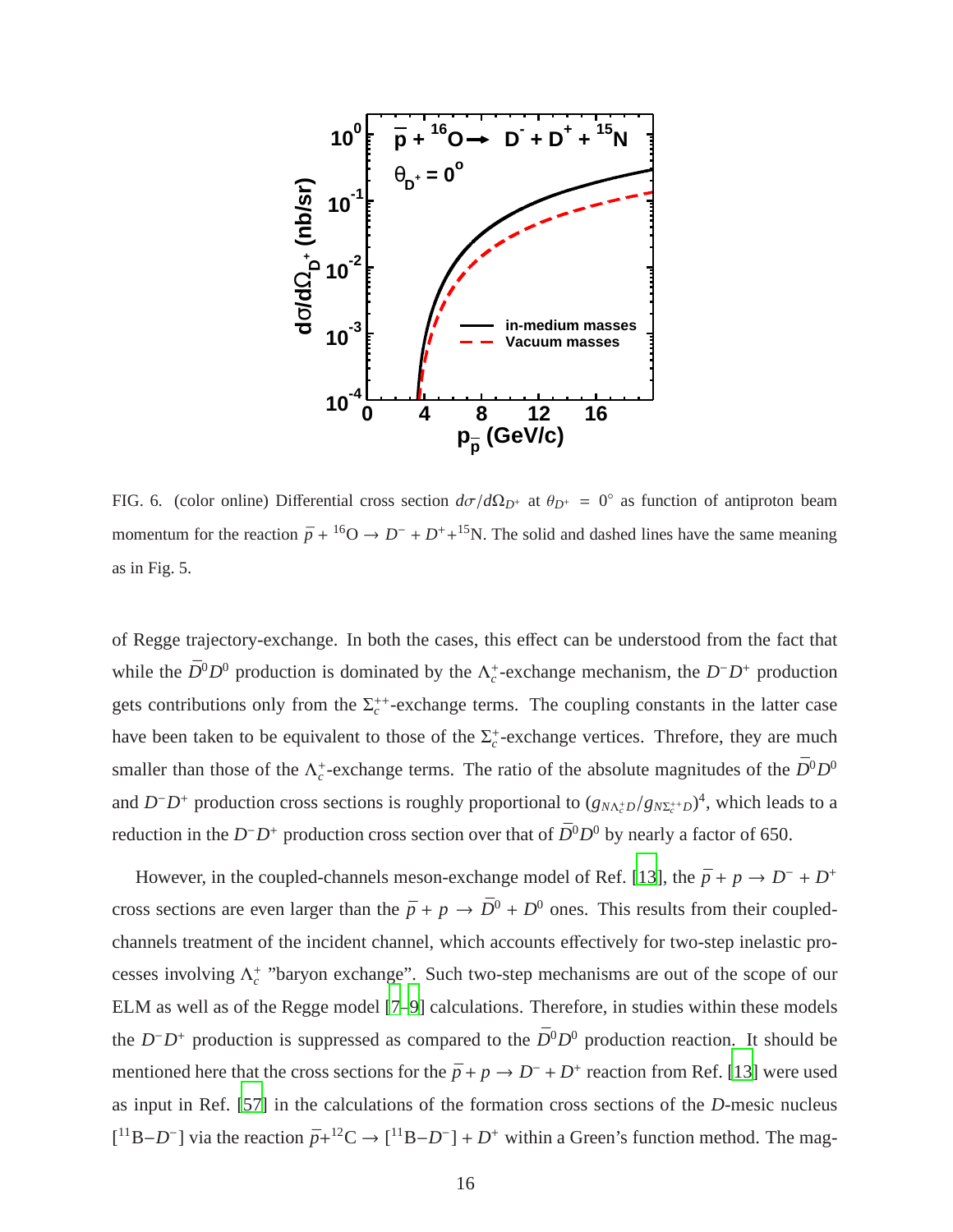

FIG. 7. (color online) (a) Differential cross section  $d\sigma/d\Omega_{\bar{D}^0}$  at  $\theta_{\bar{D}^0} = 0^\circ$  as function of antiproton beam momentum for the reaction  $\bar{p} + {}^{90}Zr \rightarrow \bar{D}^0 + D^0 + {}^{89}Y$ . The results obtained with the in-medium effective mass  $(m_{C_B}^*)$  of the exchanged charm-baryons are shown by the full line while those with the free-space mass  $m_{C_B}$  by the dashed line. (b) Differential cross section  $d\sigma/d\Omega_{D^+}$  at  $\theta_{D^+} = 0^\circ$  as function of antiproton beam momentum for the reaction  $\bar{p} + {}^{90}Zr \rightarrow D^- + D^+ + {}^{89}Y$ . The solid and dashed lines have the same meaning as in Fig. 7(a).

nitudes of the formation cross sections predicted in Ref. [\[57](#page-22-0)] will be strongly suppressed if our cross sections for the  $\bar{p} + p \rightarrow D^- + D^+$  reaction are used as input.

The solid and dashed lines in Fig. 6 correspond to calculations performed with the effective in-medium mass  $m_{C_B}^*$  and the vacuum mass  $m_{C_B}$ , respectively. We see that for this reaction too, for  $p_{\bar{p}}$  around 15 GeV/c, the cross section obtained with the in-medium mass  $m_{C_B}^*$  are larger than those obtained with  $m_{C_B}$  by about a factor of two.

In Fig. 7(a) and 7(b), we display the cross sections  $d\sigma/d\Omega_{\bar{D}^0}$  at  $\theta_{\bar{D}^0} = 0^{\circ}$  for the  $\bar{p} + {}^{90}Zr$  $\rightarrow \bar{D}^0 + D^0 + {}^{89}Y$  reaction, and  $d\sigma/d\Omega_{D^+}$  at  $\theta_{D^+} = 0^\circ$  for the  $\bar{p} + {}^{90}Zr \rightarrow D^- + D^+ + {}^{89}Y$  reaction, respectively, as a function of  $p_{\bar{p}}$ . The solid and dashed lines have the same meaning as those in Figs. 5 and 6. We note that all the features of the cross sections that were observed in case of the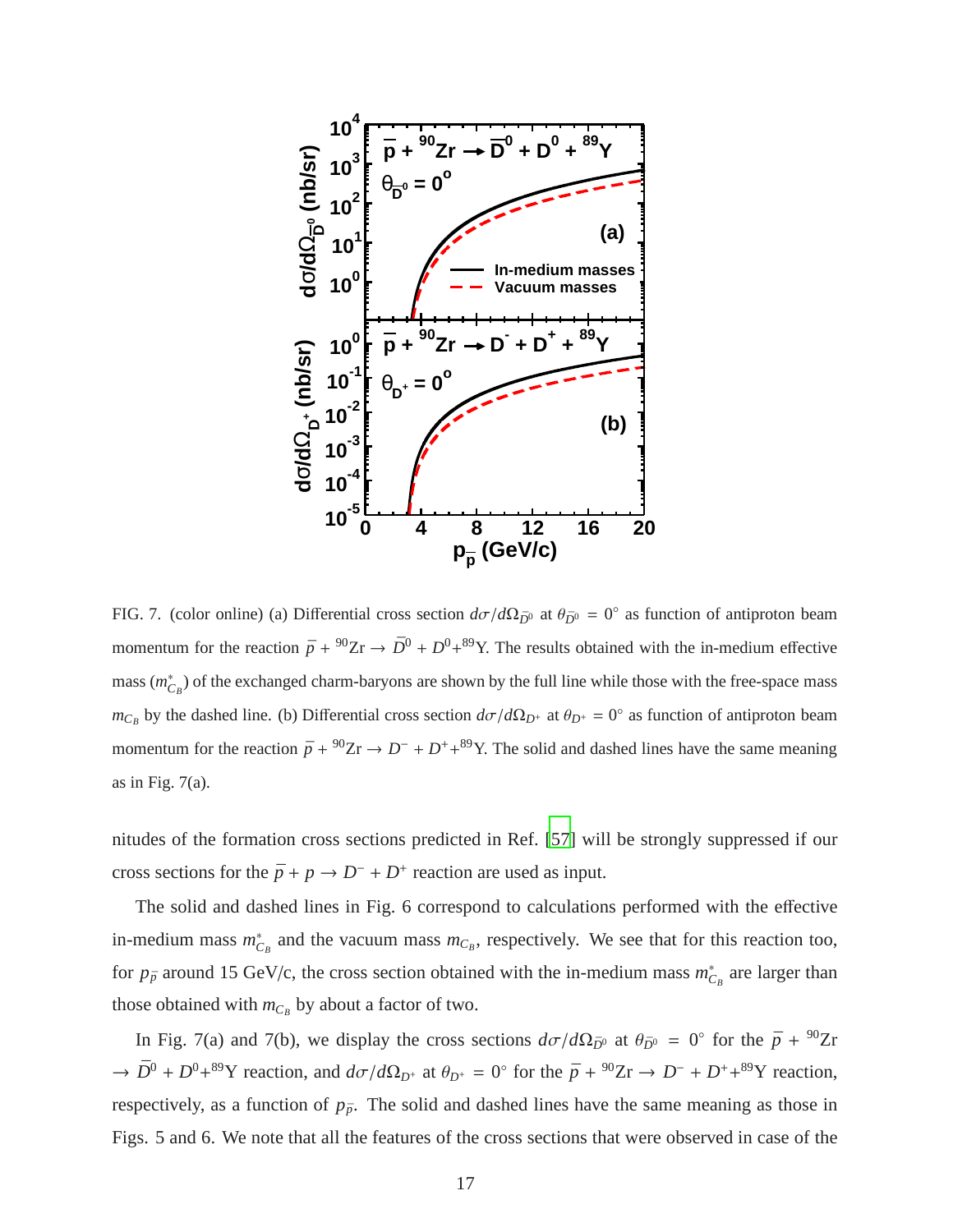

FIG. 8. (color online) (a) Double differential cross section  $d^2\sigma/d\Omega_{\bar{D}^0}dE_{\bar{D}^0}$  at  $\theta_{\bar{D}^0}=0^\circ$  for the  $\bar{p}+A\to\theta$  $\bar{D}^0 + D^0 + (A - p)$  reaction where A = <sup>16</sup>O and <sup>90</sup>Zr, as a function of  $\bar{D}^0$  energy  $E_{\bar{D}^0}$  at the  $\bar{p}$  beam momentum of 8 GeV/c. The solid and dashed lines represent the results obtained with the in-medium effective charmedbaryon mass and the free-space charmed baryon mass, respectively. (b) The same as in Fig. 8(a) but at the  $\bar{p}$  beam momentum of 15 GeV/c.

reactions on the lighter <sup>16</sup>O target are also present in those on this medium mass target. There is, however, one difference. While the cross sections on the <sup>90</sup>Zr and <sup>16</sup>O targets are approximately similar for  $p_{\bar{p}} \le 10$  GeV/c, they start differing from each other for  $p_{\bar{p}} \ge 10$  GeV/c. In this region the cross section on the heavier target becomes gradually larger than those on the lighter one.

In Figs. 8(a) and 8(b), we present the results for the double differential cross section  $d^2\sigma/d\Omega_{\bar{D}^0}dE_{\bar{D}^0}$ at  $\theta_{\bar{D}^0} = 0^\circ$  for the  $\bar{D}^0 D^0$  production in  $\bar{p}$  induced reaction on <sup>16</sup>O and <sup>90</sup>Zr targets at  $p_{\bar{p}}$  of 8 GeV/c and 15 GeV/c, respectively, as a function of the center-of-mass (c.m.) energy,  $E_{\bar{D}^0}^{c.m.}$ , of  $\bar{D}^0$  charmed meson. The solid and the dashed lines represent the results obtained by using masses  $m_{C_B}^*$  and  $m_{C_B}$ , respectively, for the ECB in the calculations. It is seen that these cross sections are peaked very close to the maximum allowed values of  $E_{\bar{D}^0}^{c.m.}$  ( $E_{\bar{D}^0}^{c.m., max}$ )  $\sum_{\bar{D}^0}^{c.m.,max}$ ) corresponding to the given target and the beam momentum. This effect is found for reactions on both the targets. As the target mass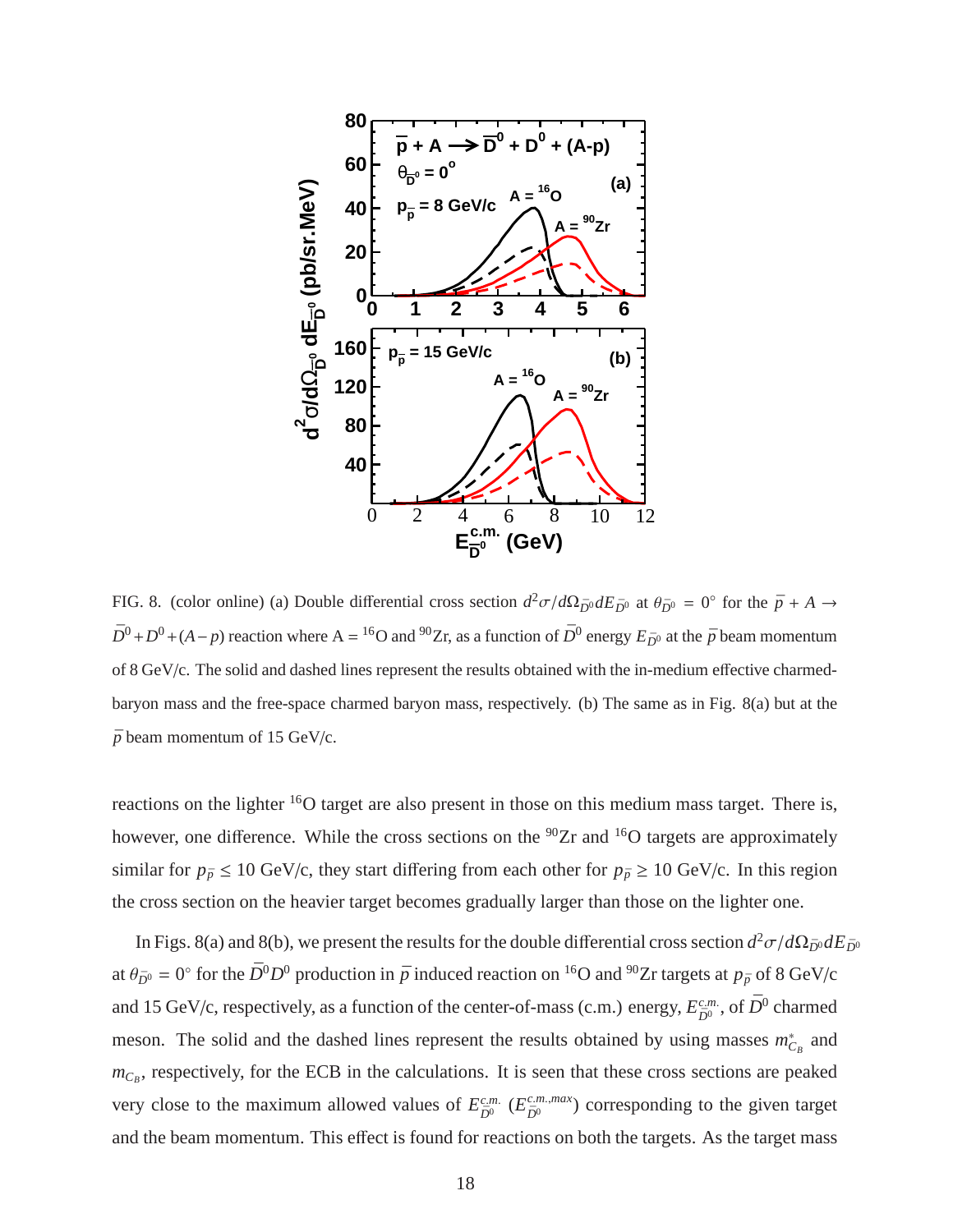increases,  $E_{\bar{p}_0}^{c.m.,max}$  $\bar{D}^{m,max}$  shifts to higher values so does the peak position in the corresponding cross section. The widths of the distributions are some what larger for the heavier target.

Although the effect of using the in-medium effective mass of the exchanged charmed baryon is visible in the entire  $\bar{D}^0$  energy spectrum, this is more prominent in the region around the peak position, where peak cross sections obtained by using in-medium mass  $m_{C_B}^*$  in the amplitude are larger by nearly a factor of two than those obtained with the free-space mass  $m_{C_B}$ .

Therefore, future measurements of the  $\bar{D}D$  production in  $\bar{p}$  induced reactions on nuclei to be performed with the *PANDA* detector at the FAIR facility are expected to provide a handle to probe the in-medium properties of the charmed-baryons.

Finally we acknowledge that a major source of uncertainty of our results is provided by our treatment of the initial- and final-state interactions. We account for these effects within an eikonalapproximation-based phenomenological method. Although, the parameters of our method  $(\bar{p}N)$ total cross section and the radius parameter of the target nuclei) can be checked from the independent sources, they should ideally be constrained by fitting to the experimental data. Because of the lack of any experimental information, it is not yet possible to test our model thoroughly. Thus the absolute magnitudes of our cross sections may have some uncertainties. Furthermore, in the present treatment we considered the absorptive distortion effects only that influence the absolute magnitudes of the cross sections. In a more rigorous treatment, the inclusion of dispersive effects may affect the shapes of the cross sections also.

#### **IV. SUMMARY AND CONCLUSIONS**

In Summary, we have studied the production of charmed-meson pairs  $\bar{D}^0 D^0$  and  $D^- D^+$  in antiproton induced reactions on  ${}^{16}O$  and  ${}^{90}Zr$  targets by using a single-channel effective Lagrangian model that involves meson-baryon degrees of freedom. The dynamics of the production process is described by the t-channel diagrams involving exchanges of charmed baryons  $\Lambda_c^+$ ,  $\Sigma_c^+$ , and  $\Sigma_c^{++}$ during the collision between the antiproton and a proton bound in the target. The initial- and finalstate interactions have been taken into account by an eikonal type of phenomenological model. The coupling constants at the charmed-baryon exchange vertices were taken to be the same as those used in the studies of  $\bar{p} + p \to \bar{D} + D$  and  $\bar{p} + p \to \bar{\Lambda}_{c}^{-} + \Lambda_{c}^{+}$  reactions in Refs. [\[3](#page-20-2)] and [\[21](#page-20-13)], respectively. These coupling constants were deduced in Ref. [\[23](#page-20-17)] from the analysis of the *DN* and  $\bar{D}N$  scatterings. The same coupling constants were also used for the vertex couplings involved in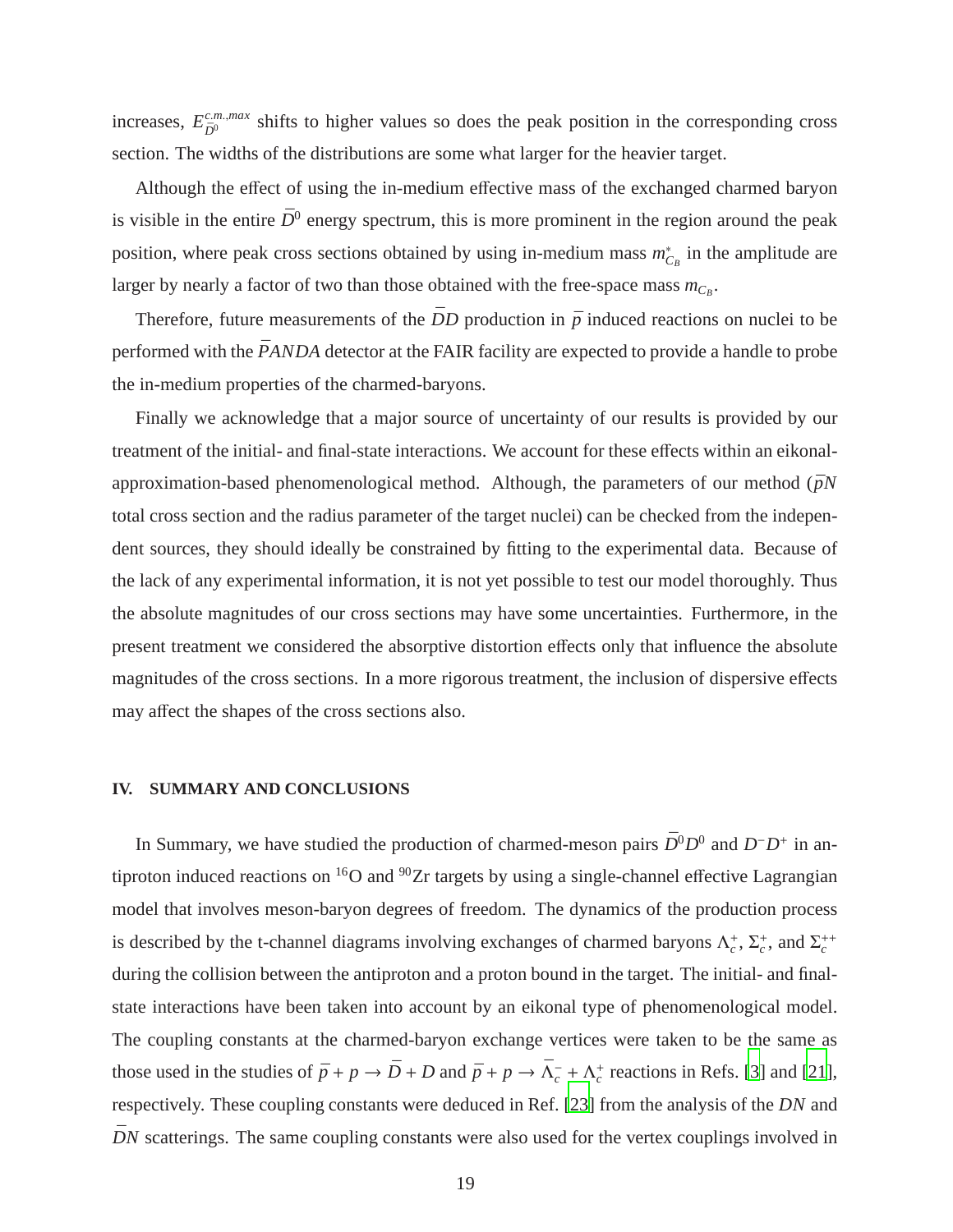the *D*-meson-nucleon interactions in the studies reported in Ref. [\[22](#page-20-16)]. The off-shell corrections at various vertices have been accounted for by introducing monopole form factors with the cut-off parameters having the same value as those used in our studies reported in Refs. [\[21](#page-20-13)] and [\[3\]](#page-20-2). It is a general practice, however, to determine the shape of the form factors and the cutoff parameters involve therein by fitting to the experimental data. Because, such data are not yet available for the reactions under study in this paper, we restricted ourselves to the choice of the form factor and the cutoff parameter that were used in our previous study of this reaction on a proton target. The bound proton spinors have been obtained by solving the Dirac equation with vector and scalar potential fields having Woods-Saxon shapes. Their depths are fitted to the binding energy of the respective state.

We find that the differential cross sections for the production of  $\bar{D}^0 D^0$  charmed-meson pair at the  $\bar{D}^0$  angle of 0° in  $\bar{p}$ -induced reaction on both <sup>16</sup>O and <sup>90</sup>Zr targets, are dominated by the contributions of the  $\Lambda_c^+$  baryon exchange - the  $\Sigma_c^+$ -exchange contributions are quite small due to relatively smaller coupling constants. The cross sections of the  $D<sup>−</sup>D<sup>+</sup>$  production that gets contributions solely from the  $\Sigma_c^{++}$  baryon exchange process, are strongly suppressed due the smaller coupling constants of the corresponding vertices.

The double differential cross sections for the  $\bar{p} + A \to \bar{D}^0 + D^0$  reaction for observing  $\bar{D}^0$  at  $0^{\circ}$ have maxima in the vicinity of the kinematically allowed maximum values of  $\bar{D}^0$  c.m. energies. This feature is independent of the  $\bar{p}$  beam momentum and the target mass. The widths of the corresponding spectra are, however, target-mass dependent.

A significant result of our study is that using in-medium effective masses in the propagators of the exchanged charmed baryons leads to about a factor 2 increase in the cross sections at most forward angle over those obtained with the corresponding free-space masses, for antiproton beam momenta around 8-15 GeV/c, which are of interest to the  $\bar{P}ANDA$  experiment. This result is independent of the mass of the target nucleus. This observation suggests that in-medium properties of the charmed baryon may be experimentally accessible in this experiment.

#### **V. ACKNOWLEDGMENTS**

This work has been supported by the Science and Engineering Research Board (SERB), Department of Science and Technology, Government of India under Grant no. SB/S2/HEP-024/2013, and by Fundação de Amparo à Pesquisa do Estado de São Paulo (FAPESP), Brazil, Grants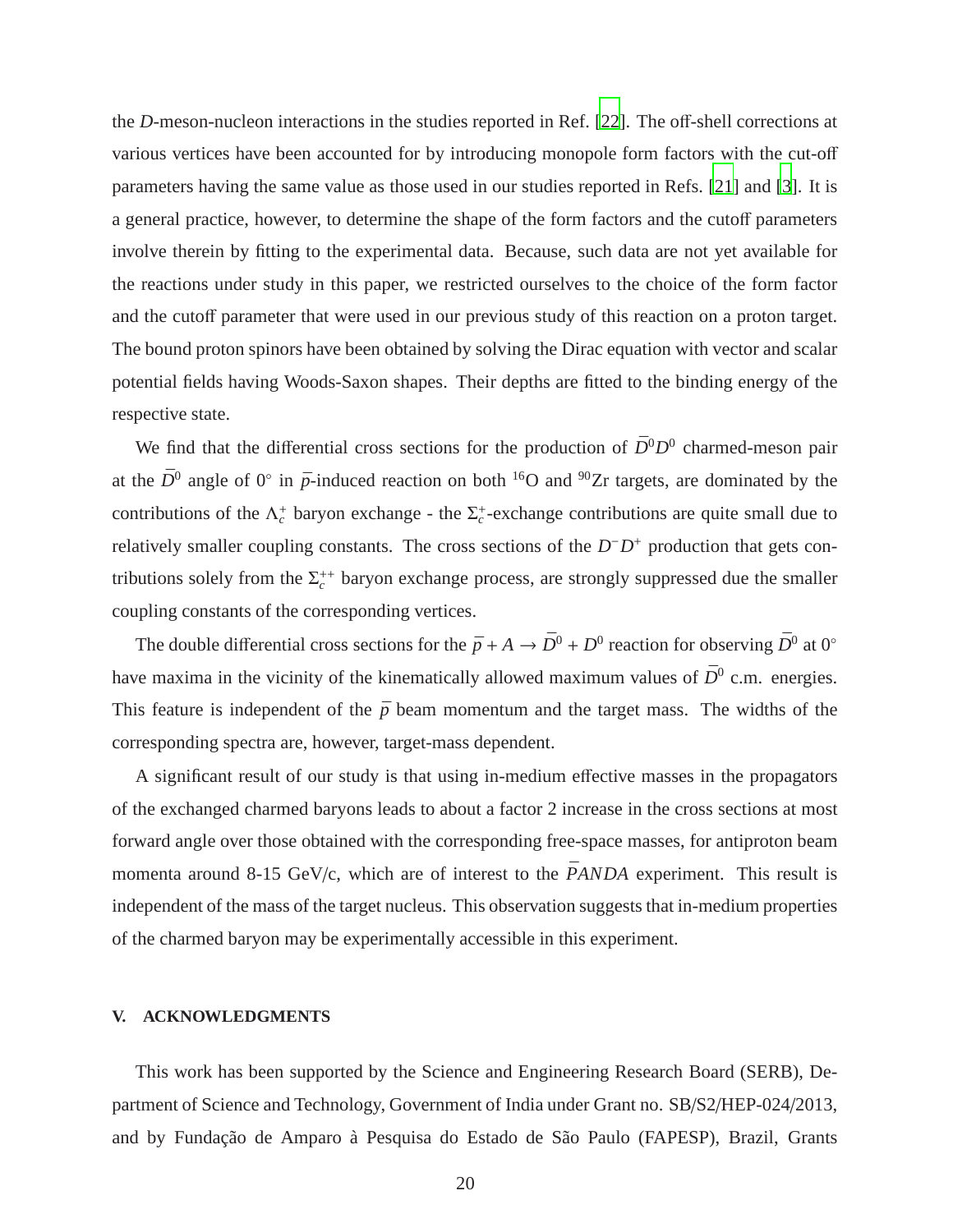No. 2016/04191-3, and, No. 2015/17234-0, and Conselvo Nacional de Desenvolvimento Cientifico e Tecnològico (CNPq), Grants No. 400826/2014-3 and No. 308088/2015-8.

- <span id="page-20-1"></span><span id="page-20-0"></span>[1] W. Erni *et al.*, [arXiv:0903.3905](http://arxiv.org/abs/0903.3905) [hep-ex].
- <span id="page-20-2"></span>[2] O. N. Hartmann *et al.*, Int. J. Mod. Phys. A **22**, 578 (2007).
- [3] R. Shyam and H. Lenske, Phys. Rev. D **93**, 034016 (2016).
- <span id="page-20-18"></span><span id="page-20-3"></span>[4] R. Shyam, Phys. Rev. C **60**, 055213 (1999).
- [5] R. Shyam and U. Mosel, Phys. Rev. C **67**, 065202 (2003).
- <span id="page-20-4"></span>[6] R. Shyam, O. Scholten and A. W. Thomas, Phys. Rev. C **84**, 042201 (R) (2011).
- <span id="page-20-5"></span>[7] A. B. Kaidalov and P. E. Volkovitsky, Z. Phys. C **63**, 517 (1994).
- [8] A. Khodjamirian, Ch. Klein, Th. Mannel, and Y.-M. Wang, Eur. Phys. J. A **48**, 31 (2012).
- <span id="page-20-19"></span>[9] A. I. Titov and B. Kämpfer, Phys. Rev. C **78**, 025201 (2008).
- [10] A. T. Goritschnig, B. Pire and W. Schweiger, Phys. Rev. D **87**, 014017 (2013); Phys. Rev. D **88**, 079903(E) (2013).
- [11] A. T. Goritschnig, P. Kroll, and W. Schweiger, Eur. Phys. J. A **42**, 43 (2009).
- [12] P. Kroll, B. Quadder, and W. Schweiger, Nucl. Phys. **B316**, 373 (1989).
- <span id="page-20-6"></span>[13] J. Haidenbauer, and G. Krein, Phys. Rev. D **89**, 114003 (2014).
- <span id="page-20-7"></span>[14] D. H. Kaplan, Nucl. Phys. **A844**, 206 (2010).
- <span id="page-20-8"></span>[15] Laura Tolos, EPJ Web Conf.,**97**,00027 (2015).
- <span id="page-20-9"></span>[16] A. Sibirtsev, K. Tsushima and A. W. Thomas, Eur. Phys. J. **6**, 351 (1999).
- [17] L. Gerland, L. Frankfurt and M. Strikmann, Phys. Lett. B **619**, 95 (2005).
- <span id="page-20-10"></span>[18] A. B. Larionov, M. Bleicher, A. Gillitzer and M. Strikman, Phys. Rev. C **87**, 054608 (2013)
- <span id="page-20-11"></span>[19] J. D. Bjorken and S. D. Drell, *Relativistic Quantum Mechanics* (McGraw-Hill, New York, 1964).
- <span id="page-20-12"></span>[20] R. Shyam, O. Scholten and A.W. Thomas, Phys. Rev. C **88**, 025209 (2013).
- <span id="page-20-13"></span>[21] R. Shyam and H. Lenske, Phys. Rev. D **90**, 014017 (2014).
- <span id="page-20-16"></span>[22] T. J. Hobbs, J. T. Londergan, and W. Melnitchouk, Phys. Rev. D **89**, 074008 (2014).
- <span id="page-20-17"></span>[23] J. Haidenbauer, G. Krein, U.-G. Meissner, and L. Tolos, Eur. Phys. J. A **47**, 18 (2011).
- [24] A. Müller-Groeling, K. Holinde, and J. Speth, Nucl. Phys. **A513**, 557 (1990).
- <span id="page-20-14"></span>[25] J. Van de Wiele and S. Ong, Eur. Phys. J. A **46**, 291 (2010).
- <span id="page-20-15"></span>[26] P. A. M. Guichon, Phys. Lett. B **200**, 235 (1988)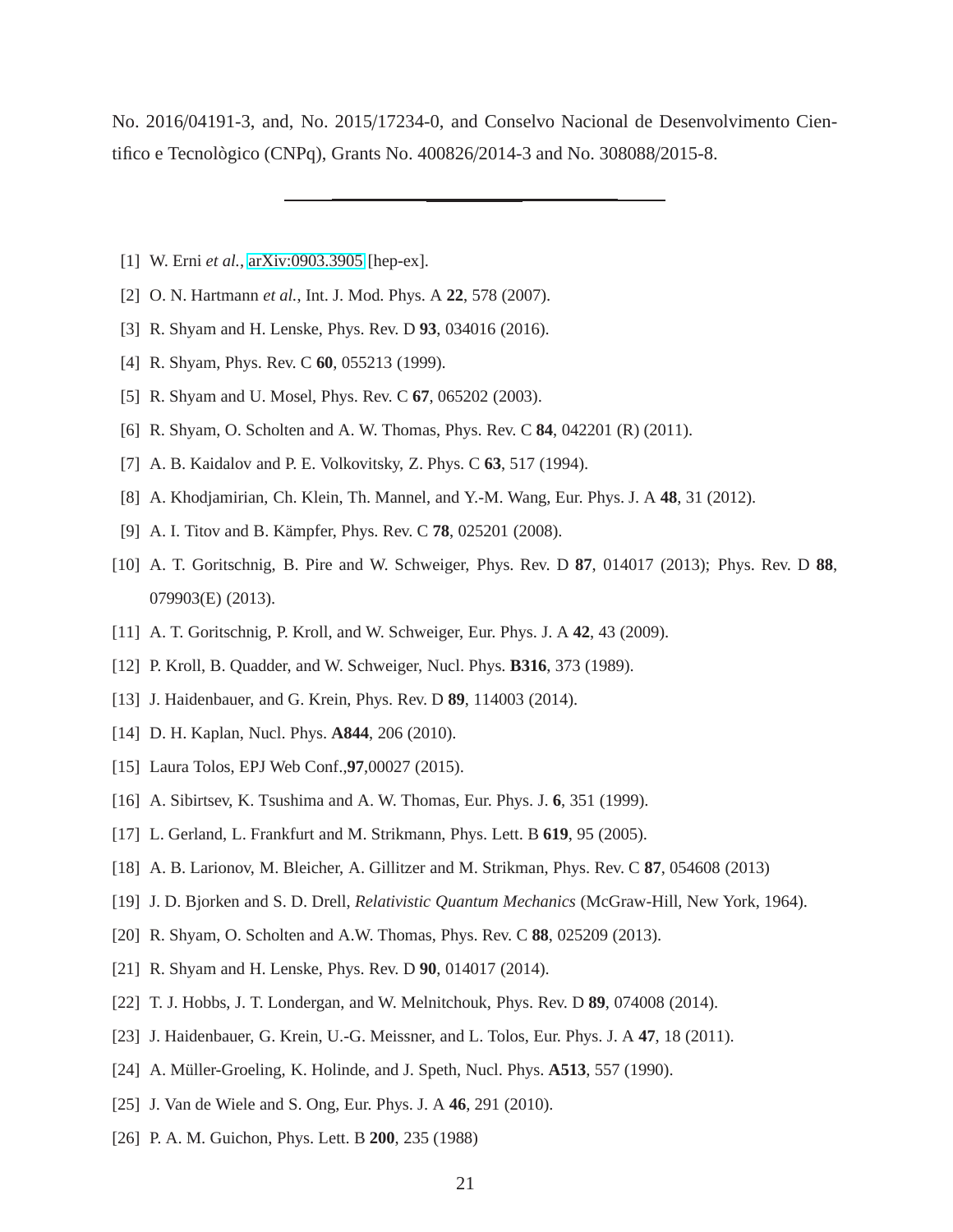- <span id="page-21-1"></span><span id="page-21-0"></span>[27] P. A. M. Guichon, K. Saito, E. N. Rodionov, and A. W. Thomas, Nucl. Phys. **A601**, 349 (1996).
- <span id="page-21-2"></span>[28] K. Saito, K. Tsushima and A. W. Thomas, Nucl. Phys. **A609**, 339 (1996).
- <span id="page-21-3"></span>[29] K. A. Olive *et al*. (Particle Data Group), Chin. Phys. C **38**, 090001 (2014).
- <span id="page-21-4"></span>[30] S. Leuopold, V. Metag and U. Mosel, Int. J. Mod. Phys. E **19**, 147 (2010).
- <span id="page-21-5"></span>[31] R. Shyam, H. Lenske and U. Mosel, Nucl. Phys. **A764**, 313 (2006).
- <span id="page-21-7"></span>[32] K. Saito, K. Tsushima, A.W. Thomas, Prog. Part. Nucl. Phys. **58**, 1 (2007).
- <span id="page-21-8"></span>[33] K. Tsushima, K. Saito, A.W. Thomas, Phys. Lett. B **411**, 9 (1997); *ibid*, **421**, 413 (E) (1998).
- <span id="page-21-16"></span>[34] K. Tsushima, K. Saito, J. Haidenbauer, A.W. Thomas, Nucl. Phys. A **A630**, 691 1998.
- [35] K. Tsushima, F.C. Khanna, Phys. Lett. B **552**, 138 (2003).
- [36] K. Tsushima, F.C. Khanna, Phys. ReV. C **67**, 015211 (2003).
- <span id="page-21-6"></span>[37] K. Tsushima, F.C. Khanna, Prog. Theor. Phys. **149**, 160 (2003).
- <span id="page-21-9"></span>[38] K. Tsushima, F.C. Khanna, J. Phys. G **30**, 1765 (2004).
- [39] K. Saito, K. Tsushima, and A.W. Thomas, Nucl. Phys. A **609**, 339 (1996).
- <span id="page-21-10"></span>[40] K. Saito and A.W. Thomas, Phys. Lett. B **327**, 9 (1994).
- <span id="page-21-11"></span>[41] B.D. Serot and J.D. Walecka, Adv. Nucl. Phys. **16**, 1 (1986).
- <span id="page-21-12"></span>[42] K. Tsushima, K. Saito, A.W. Thomas, S.V. Wright, Phys. Lett. B **429**, 239 (1998); *ibid.* **436**, 453 (E) (1998).
- <span id="page-21-13"></span>[43] K. Tsushima, D.H. Lu, A.W. Thomas, K. Saito, R.H. Landau, Phys. Rev. C **59**, 2824 (1999).
- <span id="page-21-14"></span>[44] (PDG96) R.M. Barnett *et al.*, Phys. Rev. D **54**, 1 (1996).
- <span id="page-21-15"></span>[45] D.E. Groom *et al.* (Particle Data Group), Eur. Phys. J. C **15**, 1 (2000).
- [46] C. Caso *et al.* (Particle Data Group), Eur. Phys. J. C **3**, 1 (1998).
- <span id="page-21-17"></span>[47] K. Hagiwara *et al.*, Phys. Rev. D **66**, 010001 (2002).
- <span id="page-21-18"></span>[48] G. E. Brown and M. Rho, Phys. Rev. Lett. **66**, 2720 1991.
- <span id="page-21-19"></span>[49] T. Hatsuda and S. H. Lee, Phys. Rev. C **46**, R34 (1992).
- <span id="page-21-20"></span>[50] J. Haidenbauer, and G. Krein, Phys. Lett. B **687**, 314 (2010).
- <span id="page-21-21"></span>[51] T. Gaitanos, M. Kaskulov and H. Lenske, Phys. Lett. B **703**, 193 (2011).
- <span id="page-21-22"></span>[52] J. Hrtankova and J. Mares, Nucl. Phys. **A945**, 197 (2016).
- <span id="page-21-23"></span>[53] Zhang Yu-shun, Liu Ji-feng, B. A. Robson, and Li Yang-guo, Phys. Rev. C **54**, 332 (1996).
- <span id="page-21-24"></span>[54] A. B. Larionov and H. Lenske, [arXiv:1609.03343](http://arxiv.org/abs/1609.03343) [nucl-th].
- <span id="page-21-25"></span>[55] J. Haidenbauer, G. Krein, U.-G. Meissner and A. Sibirtsev, Eur. Phys. J. A **37**, 55 (2008).
- <span id="page-21-26"></span>[56] Teck-Ghee Lee and Cheuk-Yin Wong, Phys. Rev. C **89**, 054601 (2014).